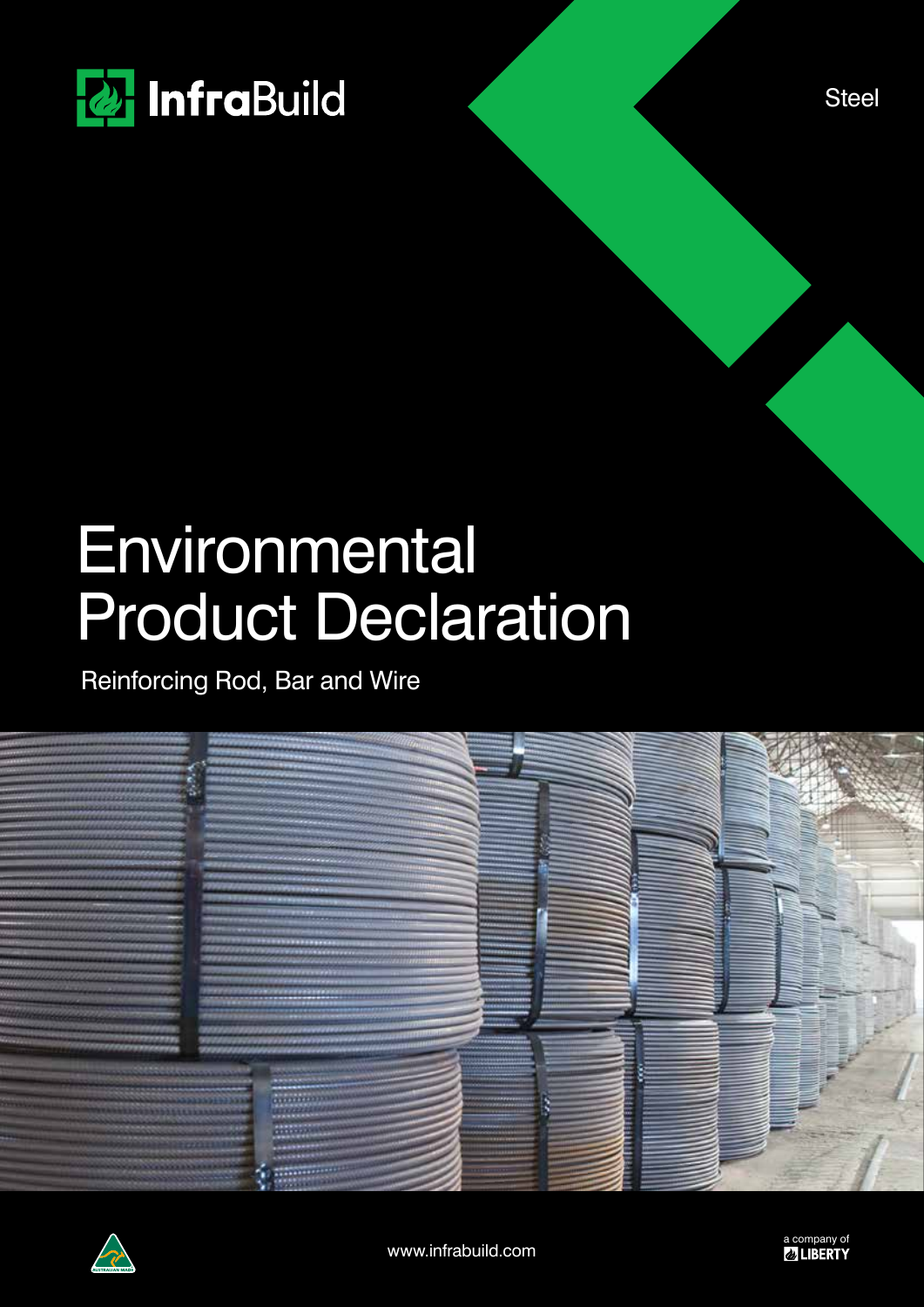Produced under EPD Australasia by thinkstep-anz in accordance with ISO 14025 and EN 15804

Publication date 2016-11-08<br>Version date 2020-09-21 Version date<br>Valid until Geographical scope

EPD registration number S-P-00855 Version 1.1. 2025-09-21<br>Australia

# General information

An Environmental Product Declaration, or EPD, is a standardised and verified way of quantifying the environmental impacts of a product based on a consistent set of rules known as PCR (Product Category Rules).

| <b>Declaration</b>                     |                                                                    | <b>InfraBuild Australia Pty Ltd</b>                                                      |  |  |  |
|----------------------------------------|--------------------------------------------------------------------|------------------------------------------------------------------------------------------|--|--|--|
| owner:                                 | <b>&amp;</b> InfraBuild                                            | www.infrabuild.com<br>Web:                                                               |  |  |  |
|                                        |                                                                    | buildingpossibilities@infrabuild.com<br>Email                                            |  |  |  |
| <b>EPD</b>                             |                                                                    | thinkstep Pty Ltd                                                                        |  |  |  |
| produced                               | thinkstep                                                          | www.thinkstep-anz.com<br>Web:                                                            |  |  |  |
| by:                                    | an <sub>7</sub>                                                    | info@thinkstep-anz.com<br>Email:                                                         |  |  |  |
|                                        |                                                                    | 616 Harris Street, Ultimo, New South Wales 2007, Australia<br>Post:                      |  |  |  |
| <b>EPD</b>                             |                                                                    | <b>EPD Australasia Ltd</b>                                                               |  |  |  |
| Programme                              |                                                                    | www.epd-australasia.com<br>Web:                                                          |  |  |  |
| Operator:                              | ENVIRONMENTAL PRODUCT DECLARATION                                  | info@epd-australasia.com<br>Email:                                                       |  |  |  |
|                                        |                                                                    | 315a Hardy Street, Nelson 7010, New Zealand<br>Post:                                     |  |  |  |
|                                        |                                                                    |                                                                                          |  |  |  |
|                                        | CEN standard EN 15804 served as the core PCR:                      |                                                                                          |  |  |  |
| PCR:                                   |                                                                    | PCR 2012:01 Construction products and Construction services,<br>Version 2.31, 2019-12-20 |  |  |  |
|                                        | PCR review was conducted by:                                       | The Technical Committee of the International EPD® System                                 |  |  |  |
| Chair:                                 |                                                                    | Massimo Marino. Contact via info@environdec.com                                          |  |  |  |
| to ISO 14025:                          | Independent verification of the<br>declaration and data, according | EPD process certification (Internal)<br>EPD verification (External)<br>☑                 |  |  |  |
| <b>Third</b><br>party<br>verifier:     |                                                                    | Rob Rouwette (start2see Pty Ltd)<br>Rob.Rouwette@start2see.com.au<br>Email:              |  |  |  |
| Verifier accredited<br>or approved by: | ENVIRONMENTAL PRODUCT DECLARATION                                  | <b>EPD Australasia Ltd</b>                                                               |  |  |  |

| <b>Version</b> | <b>Date and Description</b>                                                                                                                                                                                            |
|----------------|------------------------------------------------------------------------------------------------------------------------------------------------------------------------------------------------------------------------|
|                | November 2016 – Original EPD released under OneSteel brand.                                                                                                                                                            |
|                | September 2020 – Updated in line with 5-year validity, including updated hotspot data covering over 95% of all<br>impacts. Low Relaxation Strand and Low Relaxation Wire is no longer reported in this InfraBuild EPD. |

 $\overline{2}$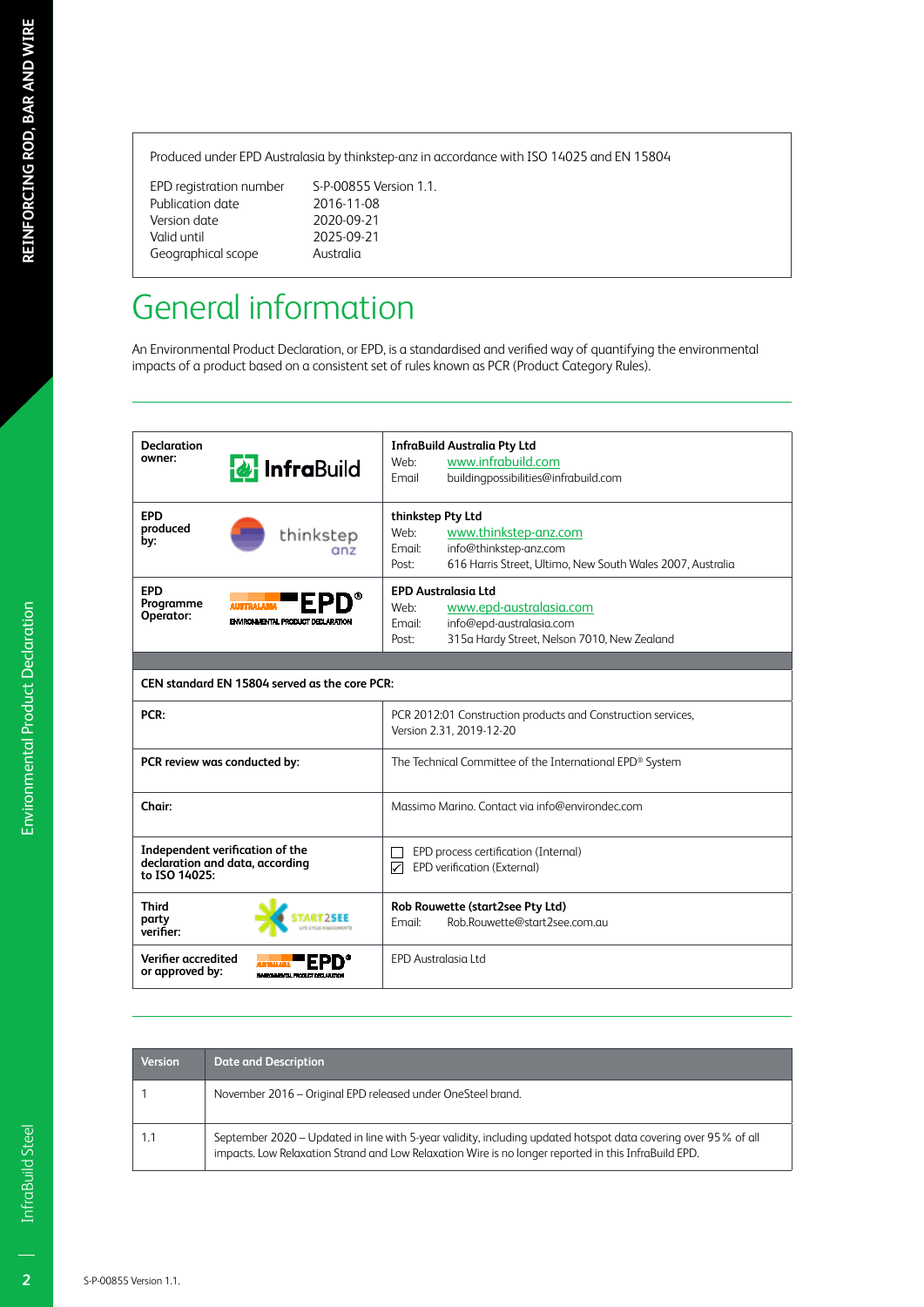# Environmental Product Declaration

# **Contents**

| <b>General information</b>                     | $\overline{2}$ |
|------------------------------------------------|----------------|
| Table of contents                              | 3              |
| Welcome                                        | 4              |
| How to use this EPD                            | 5              |
| Benefits of using this EPD                     | 6              |
| Benefits of using InfraBuild products          | 7              |
| Reinforcing Rod, Bar and Wire products         | 8              |
| <b>Steelmaking processes</b>                   | 9              |
| The Material Circularity Indicator / ISO 14001 | 11             |
| <b>Technical information</b>                   | 13             |
| <b>Reinforcing Bar</b>                         | 16             |
| Reinforcing Rod and Wire                       | 19             |
| Acronyms                                       | 22             |
| <b>References</b>                              | 23             |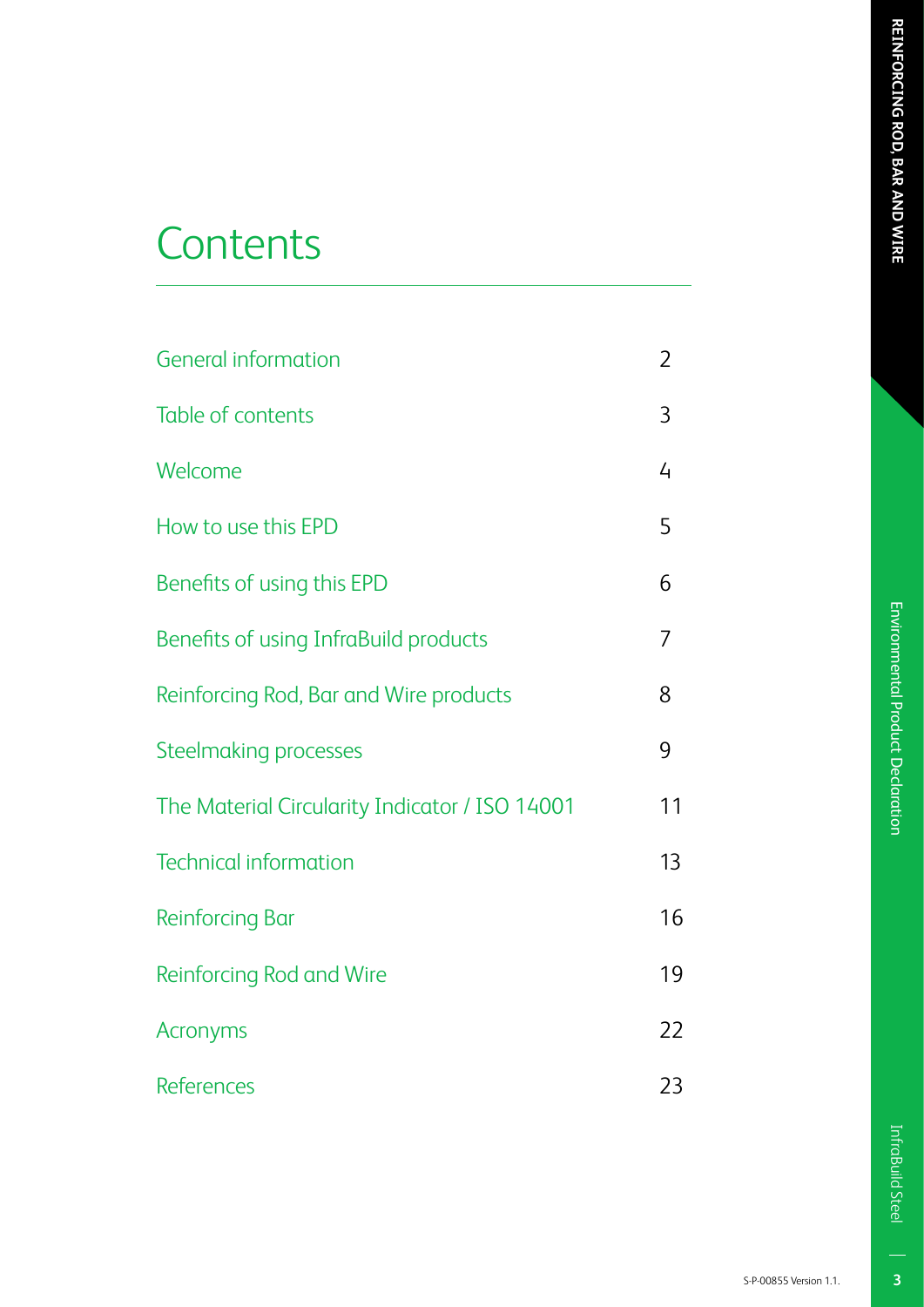# **& InfraBuild**

# Welcome

At InfraBuild, we are on a mission to inspire and drive nation-building infrastructure and the construction of Australia's tomorrow using local resources, sustainable solutions, new technology and big thinking.

InfraBuild is dedicated to conducting our business to global environmental, social and commercial standards and has stated its ambition to become carbon neutral by 2030. Our commitment to the environment includes optimising the eco-efficiency of our products through the product life cycle. This means improving resource and energy efficiencies in the production and distribution of our products, and during the use of steel products. We are committed to the promotion of the recovery, reuse and recycling of steel and other products.

InfraBuild's Environmental Product Declarations (EPDs) are independently verified and are premier contributors to our holistic commitment to the environmentally sustainable manufacture and application of our products. Alongside our sustainable manufacturing practices, as well as our expertise in technical product applications and customisation, EPDs are another way we are here to deliver value to our customers and the construction industry.

Recognising our customers' need and the increasing demand for standardisation and greater transparency around environmental performance, InfraBuild is proud to publish the sustainability credentials of our supply chain and products.

### The major changes in this EPD include:

- As a result of the purchase by GFG Alliance in September 2017, OneSteel was rebranded into InfraBuild and Liberty Primary Steel
- Removal of the low relaxation strand and low relaxation wire products from this EPD
- Inclusion of a Material Circularity Indicator for the various products addressed within this EPD.

### www.infrabuild.com

 $\overline{4}$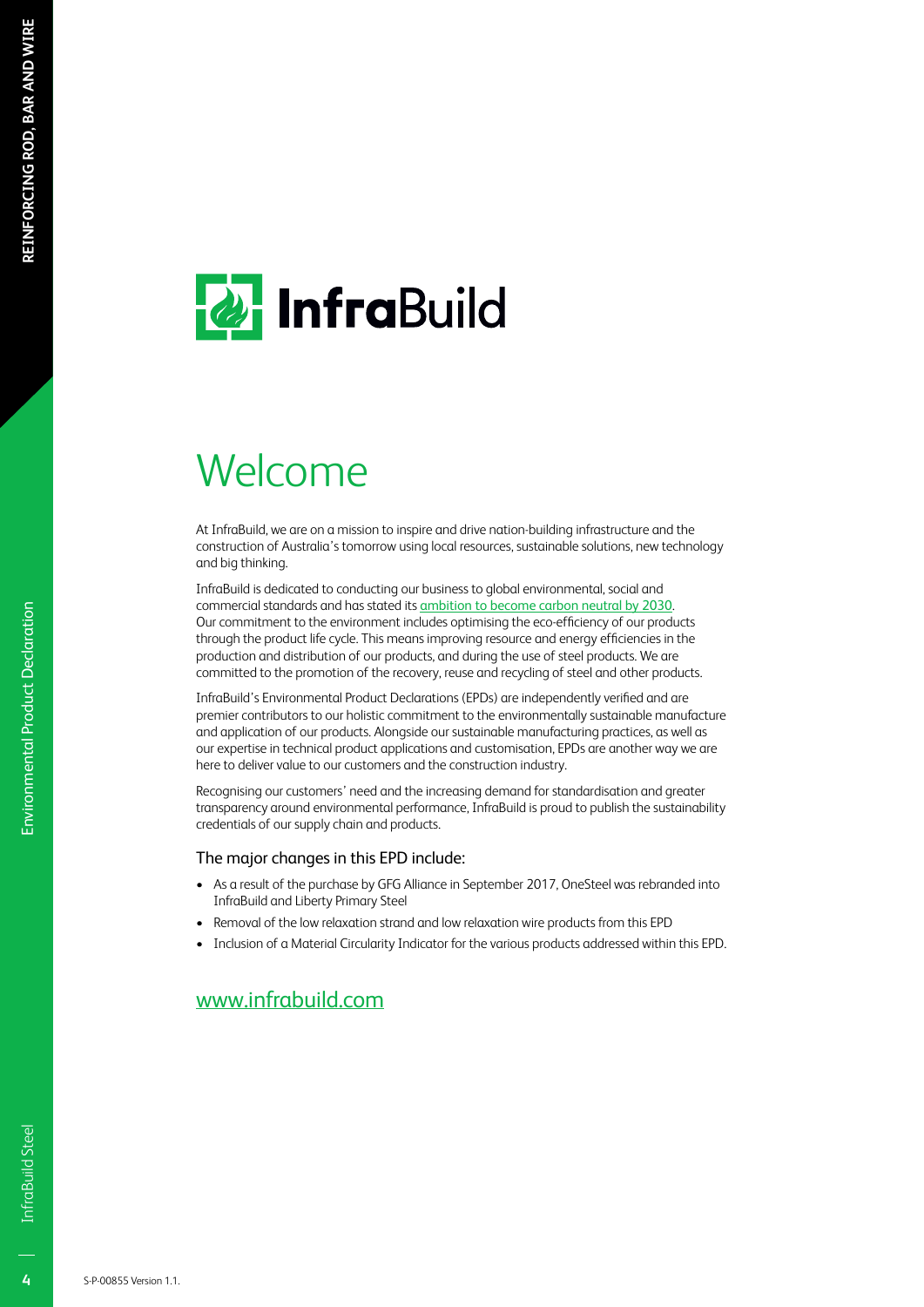# How to use this EPD

InfraBuild recognises the importance of the transparency and independent verification of our products' credentials. This Environmental Product Declaration (EPD) covers the environmental impacts of reinforcing rod, bar and wire products.

Reinforcing rod is manufactured to meet the chemical requirements of AS 1442 *Carbon steels and carbon-manganese steels — Hot rolled bars and semi-finished products*.

Reinforcing bar and wire is manufactured to the following Australian and New Zealand Standard:

1. AS/NZS 4671 *Steel reinforcing materials*

Our products manufactured to AS/NZS 4671 are third-party certified by the Australasian Certification Authority for Reinforcing and Structural Steels (ACRS) to independently confirm they consistently meet the requirements of the Standard.

These products are typically used in the construction industry.

# General guidance

EPDs are independently verified documents that include information about the environmental impact of products throughout their life cycle.

EPDs require the completion of Life Cycle Inventory (LCI), a Life Cycle Assessment (LCA) and verification to best practice international and Australian Standards.

- Life Cycle Inventory (LCI) is the collection of data on the inputs, processes and outputs within a defined system boundary
- Life Cycle Assessment (LCA) is the modelling of LCI in accordance with ISO 14040 and ISO 14044 standards
- Third party verification of the output of the LCA in the format of an EPD.

The EPD owner has the sole ownership, liability and responsibility for the EPD.

# EPDs are not always comparable

When comparing EPDs it is important to recognise:

- EPDs within the same product category from different programmes may not be comparable
- EPDs of construction products may not be comparable if they do not comply with EN 15804 or if they are produced using different Product Category Rules
- EPDs of construction products from a group of manufacturers may not be comparable to an EPD of a similar construction product that has been generated by a single manufacturer.

Understanding the detail is important in comparisons. Expert analysis is required to ensure data is truly comparable to avoid unintended distortions.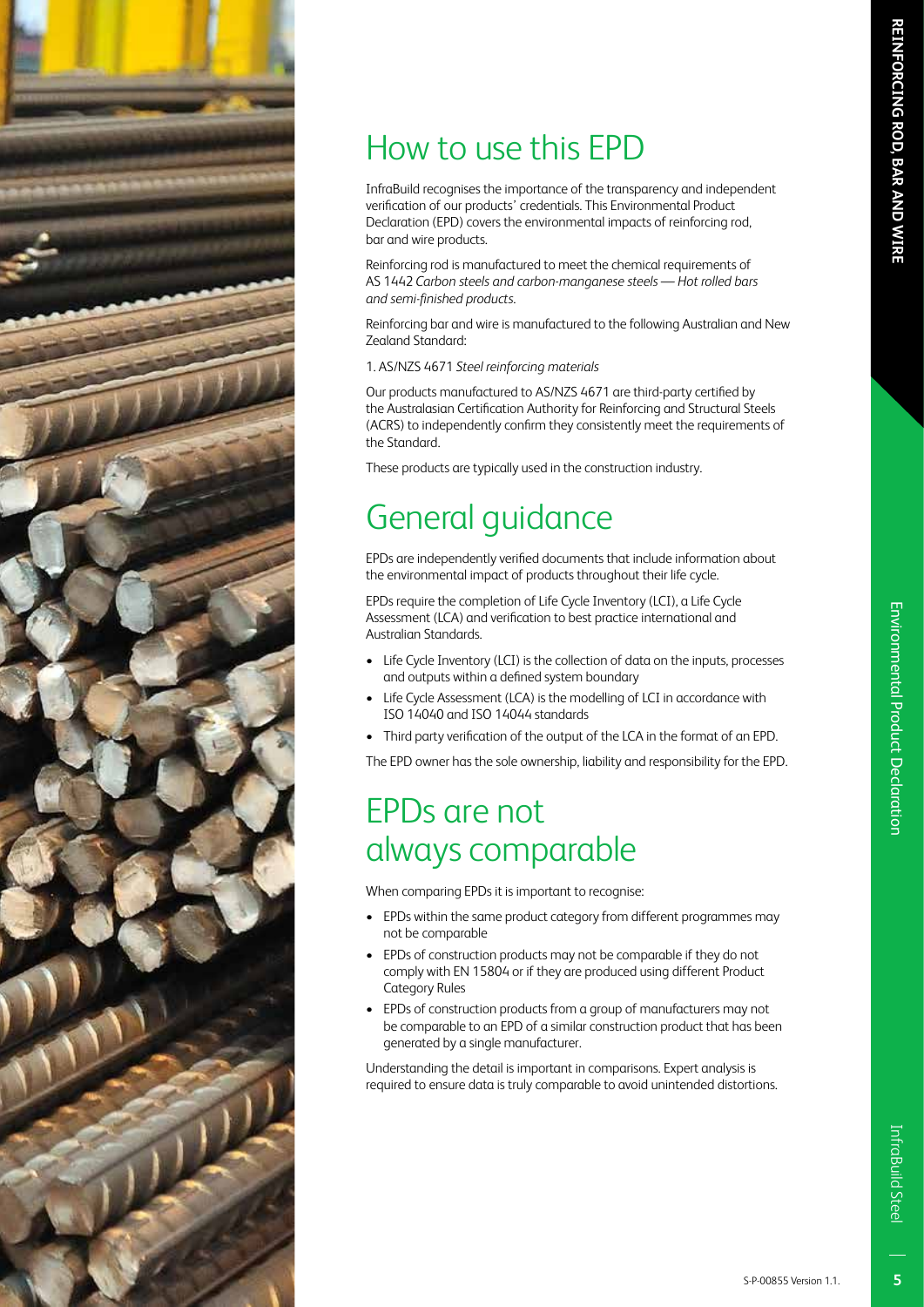# Benefits of using this EPD

- Provides an independently verified representation of the environmental impact of the InfraBuild product going into your project.
- Complies with the requirements of a valid EPD that is recognised in the Green Star Design & As Built v1.3 and Innovation Challenge of Green Star legacy tools by the Green Building Council of Australia (GBCA).
- Complies with the requirements of IS® rating tool by the Infrastructure Sustainability Council of Australia (ISCA).



### Green Star® Points

This EPD complies with requirements under the Green Building Council of Australia's rating tool, Green Star – Design & As Built v1.3.

Green Star points for EPDs can be claimed under the Sustainable Products credit when the following criteria are met:

- $\checkmark$  EN 15804 and ISO 14025 compliant
- $\checkmark$  Verified by an independent third party
- $\checkmark$  Cradle-to-gate scope.

This EPD meets these requirements.



### IS Tool®

This EPD complies with requirements under the Infrastructure Sustainability Council of Australia's IS® rating scheme:

- $\checkmark$  Compliant with ISO 14025
- $\checkmark$  Compliant with EN15804
- $\checkmark$  Verified by a third party.

This EPD may help your project achieve ISv2.0 Rso-7 or ISv1.2 Mat-2 credits under the IS® rating scheme.

### ISCA ISupply

ISCA's ISupply Directory connects sustainable products and services with projects and assets undertaking an IS rating.

InfraBuild has been part of the ISupply Directory since its inception. Our listing within the ISupply directory can help your project or asset achieve sustainability outcomes rewarded under the IS rating scheme.

www.isupply.org.au/listing/structural-steel-reinforcing-bar-and-mesh-pre-stressing-strandand-rail-products/

 $6\overline{6}$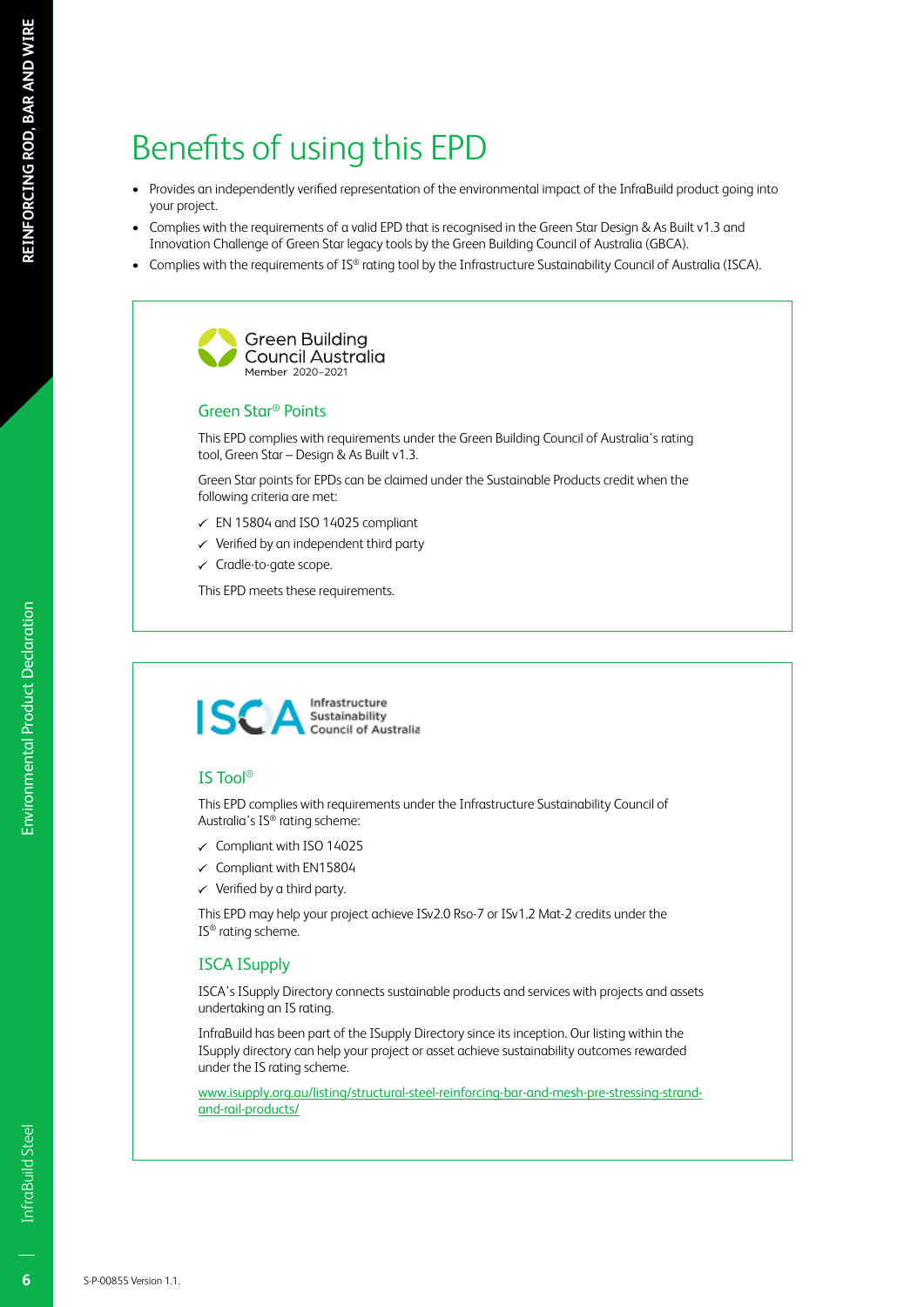# Benefits of using InfraBuild products

### Why steel?

### **Steel is fundamental to the way we live, work and play.**

As one of the most utilised materials in the world, steel supports the buildings we use, strengthens the roads and bridges that connect us and contributes to a more sustainable built environment.

From design and construction, through to building and infrastructure use, and then at the end of the asset lifespan, steel offers construction proponents unique sustainability benefits.

Steel can be readily adapted for various uses. It allows asset owners to modify existing structures to cater for future uses and tenants, as well as extending the structure's lifespan beyond its initial intent.

Steel is a 100% recyclable material, with no loss in material strength or quality.

Modern design techniques and the use of higher strength grades can also reduce the mass of steel used in structures.

To understand the environmental performance of steel, the full life cycle of steel must be taken into consideration. The key steps in the life cycle of steel are shown in Figure 1 (page 8).

### Why InfraBuild?

### **At InfraBuild, we understand that sustainability is not just about environmental impact.**

We strive to improve our social licence to operate across social, economic and environmental arenas while upholding our core values of Family, Change and Sustainability.

For more information refer to www.infrabuild.com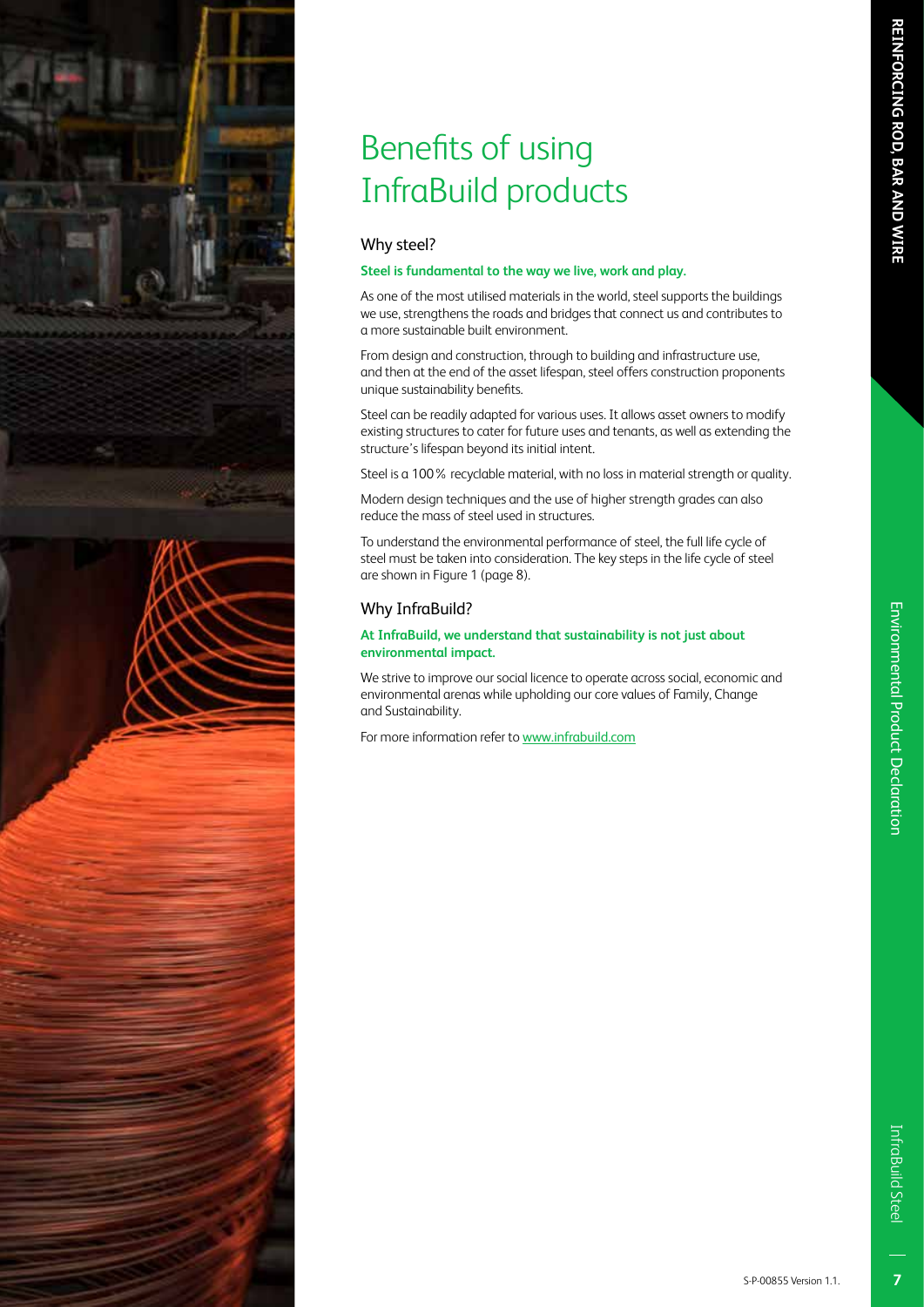

# Reinforcing Rod, Bar and Wire products

This EPD includes data on two products within the reinforcing rod, bar and wire product category. These are:

### 1. Reinforcing bar

2. Reinforcing rod and wire.

Each of the products included in this EPD are available in a wide range of sizes.

Under the United Nations Central Product Classification (UN CPC) system of classification InfraBuild reinforcing products fall into three categories:

- 41241: Bars and rods, hot rolled, in irregularly wound coils, of iron and non-alloy steel
- 41242: Other bars and rods of iron or non-alloy steel, not further worked than forged, hot rolled, hot drawn or extruded, but including those twisted after rolling
- 41264: Bars and rods, cold formed or cold finished, of alloy steel.

Under the Australian and New Zealand Standard Industrial Classification (ANZSIC), the products within this EPD are described by the following Class Code and Title;

• 2221 Structural Steel Fabrication

The products are manufactured by InfraBuild at its major steelmaking and processing sites in Laverton, Vic and Rooty Hill, NSW and by Liberty Primary Steel at its integrated steelworks in Whyalla SA. A detailed description of the products can be found on pages 16, 19 and 22.

This EPD relates to products manufactured by InfraBuild and Liberty Primary Steel and therefore does not include imported products or components. The production process is described conceptually hereafter in Figure 3 (page 10).

Environmental Product Declaration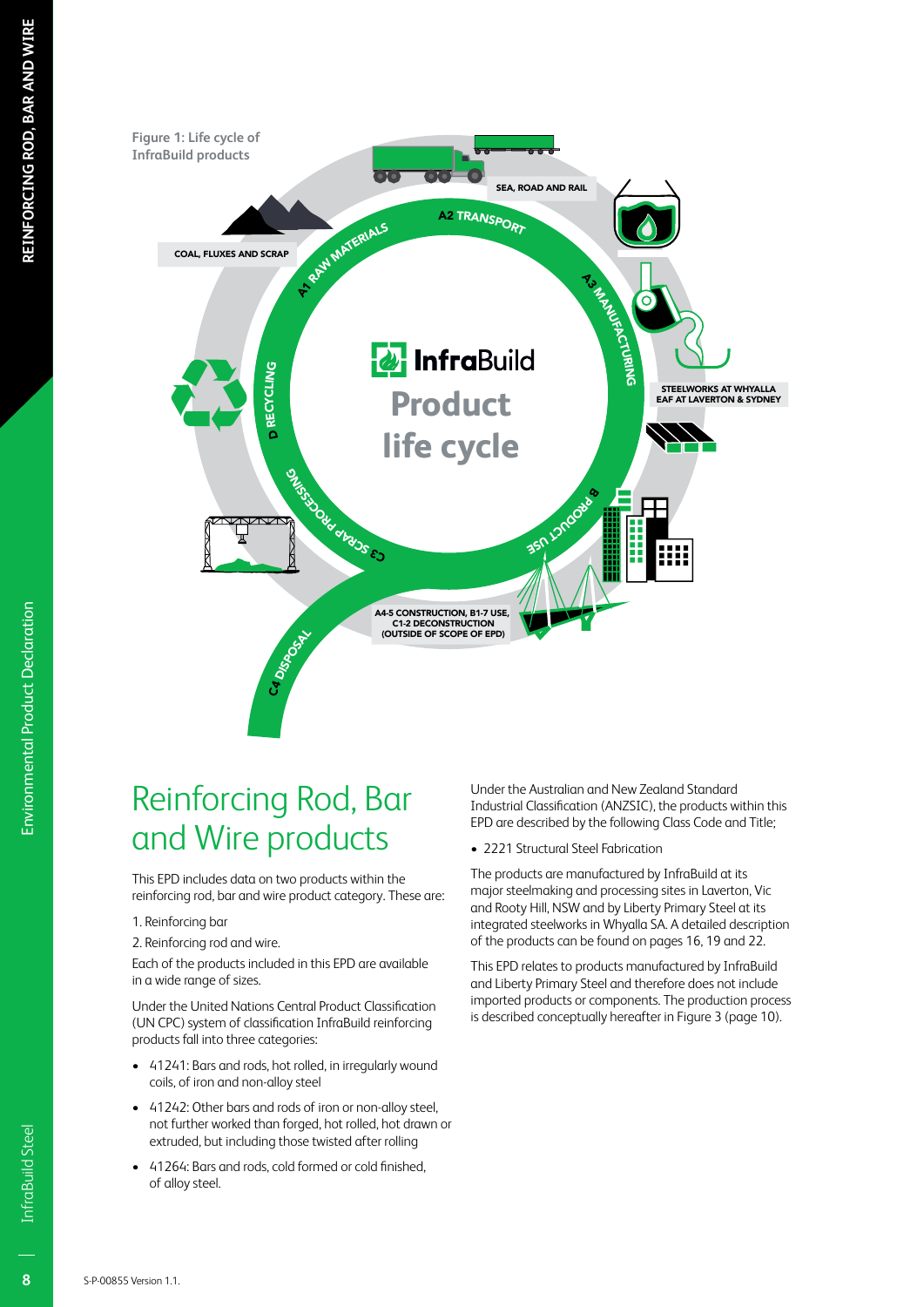# **Steelmaking** processes

InfraBuild uses steel produced using two different, but complementary, manufacturing processes.

The first involves InfraBuild's Electric Arc Furnaces (EAF), which primarily use scrap steel and electricity.

The second uses Liberty Primary Steel's integrated steel mill at Whyalla, SA, which incorporates key unit processes such as coke manufacture, Blast Furnace (BF) and Basic Oxygen Steelmaking (BOS). This process primarily uses raw materials such as coal and iron ore.

These processes are complementary because EAF steelmaking cannot occur without scrap steel feed that has previously been created through the integrated steel manufacturing process.

The interdependency of the two processes is recognised by rating tools including Green Star® and IS® in that steel from both processes can contribute equally to obtaining credits under schemes.

Manufacturers and designers alike play a key role in improving the sustainability credentials of steel and steel structures.

Designers are encouraged to select the most suitable steel for an application to maximise the efficiency of the design and thus reduce the quantities consumed. As a manufacturer, InfraBuild works to provide products and services that are increasingly sustainable. These include our higher strength steel solutions that have the capacity to reduce the amount of steel consumed.

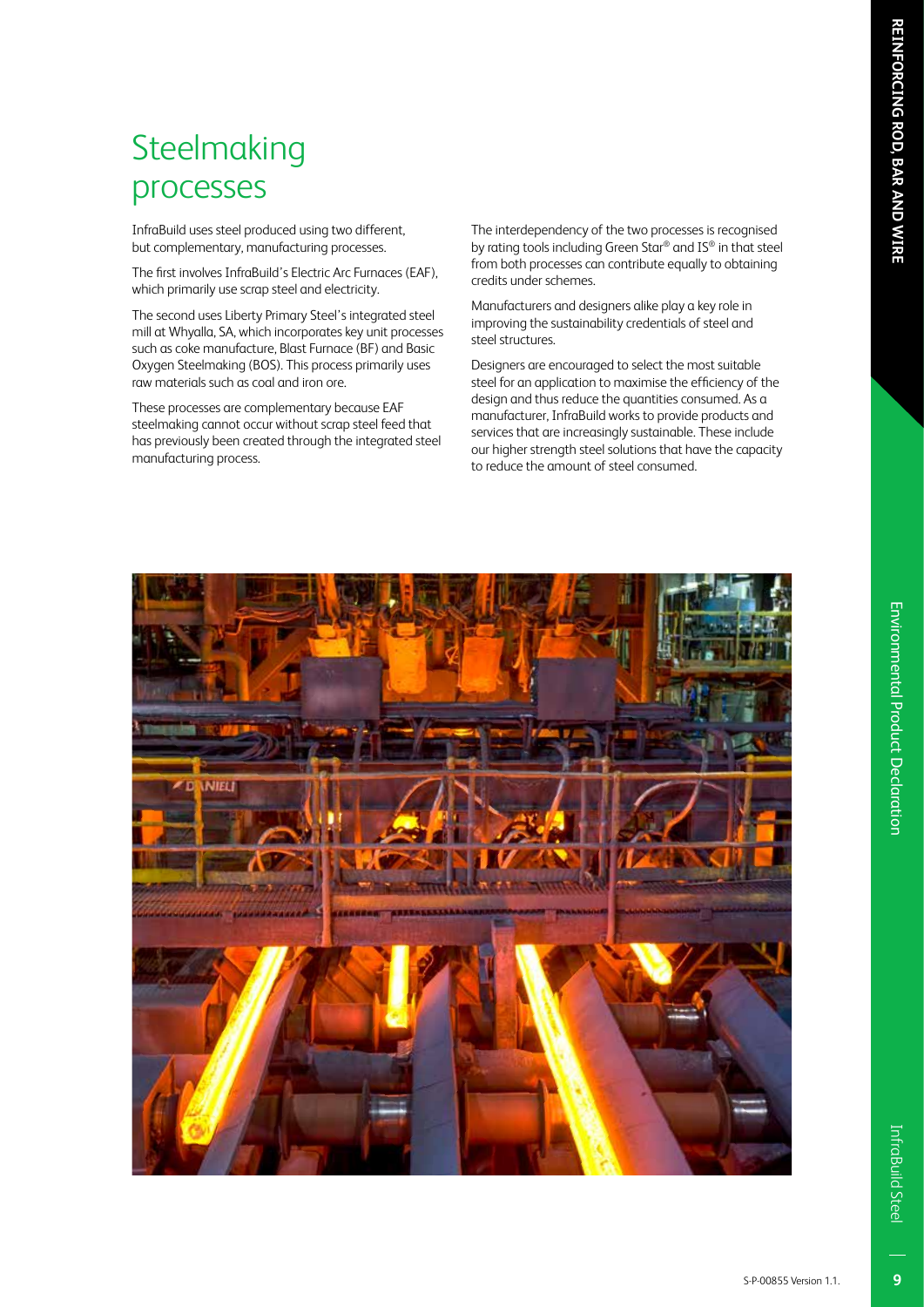### **Figure 2: The typical composition of InfraBuild's reinforcing rod, bar and wire products**



A range of alloys are used to manufacture the products and grades represented in this EPD. The use of alloys has been aggregated and averaged in this EPD. The impact of utilising alloys to produce different grades or products has no material impact on the outcome of this EPD.

Products have been grouped such that the variations between the EPD outcomes for individual sections within the same product grouping are deemed as not significant to the EPD result. The upstream manufacturing processes are common across the various products represented within a product group.

The products included in this EPD do not contain any substances of high concern as defined by European REACH regulation.

**Figure 3: Reinforcing rod, bar and wire products manufactured by InfraBuild**



**Environmental Product Declaration**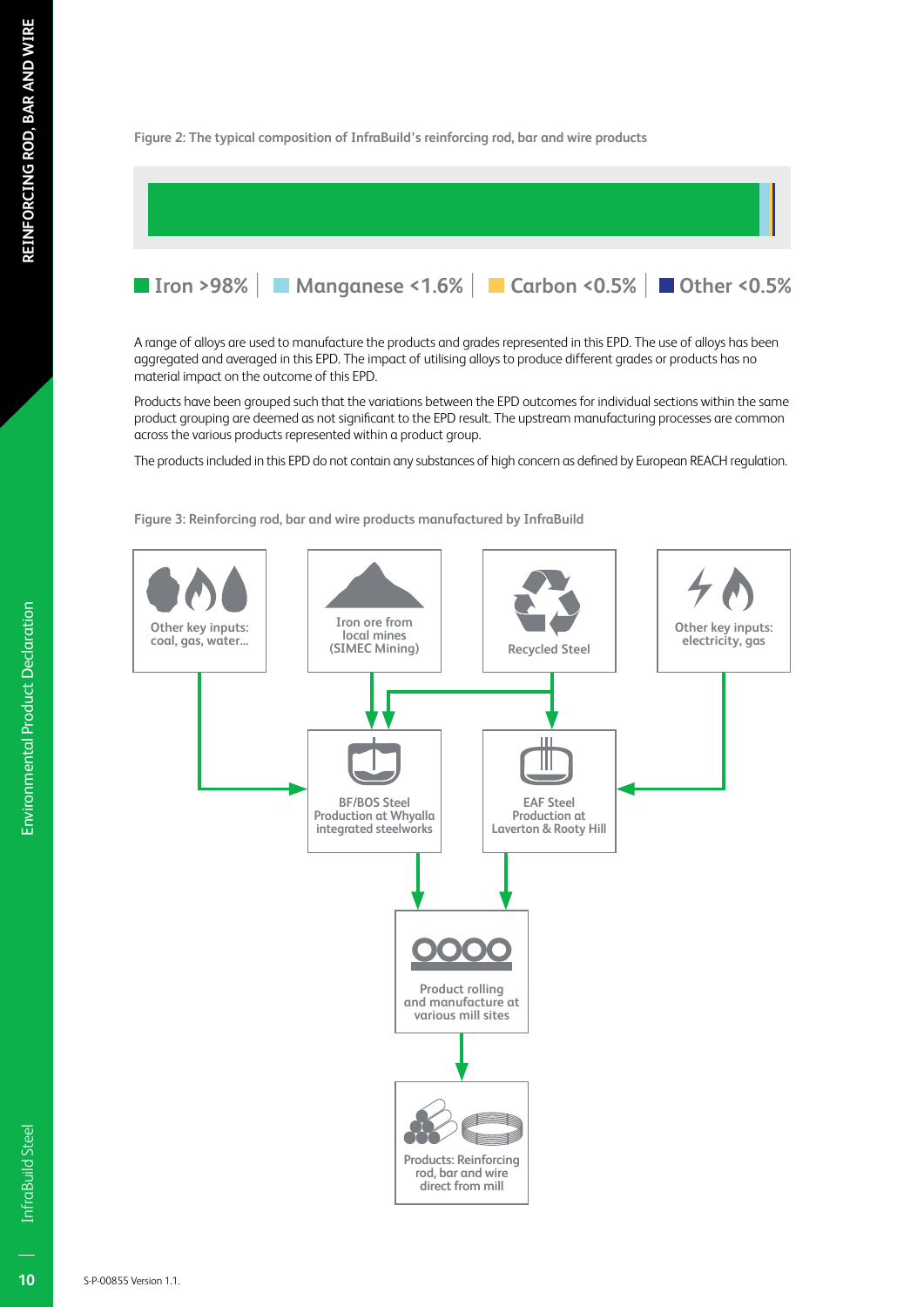# The Material Circularity Indicator

The Circular Economy is a system that requires us to reconsider the entire lifecycle of our products and resources by designing out waste. That means making use of materials and technologies that extend the lifespan and potential reuse value of the things we produce, while minimising as far as possible unintended waste and pollutants.

With that, there remains a need to quantify this process so producers can know just how circular their products are. The Material Circularity Indicator (MCI) not only provides a benchmark for improving a product but can add extra value to an EPD, providing a more complete picture of the overall sustainability credentials of that product.

EPDs go a long way towards establishing a product's overall environmental impact by looking at the entire lifecycle of a product via an internationally standardised approach and independent verification. However on their own, EPDs stop short of quantifying a Circular Economy approach. This is where the MCI can help to offer a more complete picture and ensure that circular economy steps are well underway.

The Ellen McArthur Foundation, building on their strong work publicising the Circular Economy, developed the MCI to measure the circularity of products. The indicator's focus is on Technical Cycles, "in which products, components and materials are kept in the market at the highest possible quality and for as long as possible, through repair and maintenance, reuse, refurbishment, remanufacture, and ultimately recycling". (Ellen McArthur Foundation 2015)

With this, we can see that the MCI is particularly relevant to organisations working in building and infrastructure areas and encouraging more circular design principles from the extraction of raw resources, to the construction and eventual demolition stages.

This process is demonstrated in Figure 4 below, with the MCI tracking material flows from virgin stock, to use and eventual reuse. In short, its focus is entirely on the materials going in and the waste coming out along each step of a product's lifecycle. It also considers a product's utility when making the calculation, which includes the intensity of use and intended lifespan. Finally, the MCI has a simple scale of 0–1, with 0.1 indicating a linear process and 1 indicating a fully circular one. A result of less than 0.1 indicates a linear product with lower-than-average utility.



**Figure 4: Diagrammatic representation of Material Flows (Ellen McArthur Foundation 2015)**

InfraBuild Steel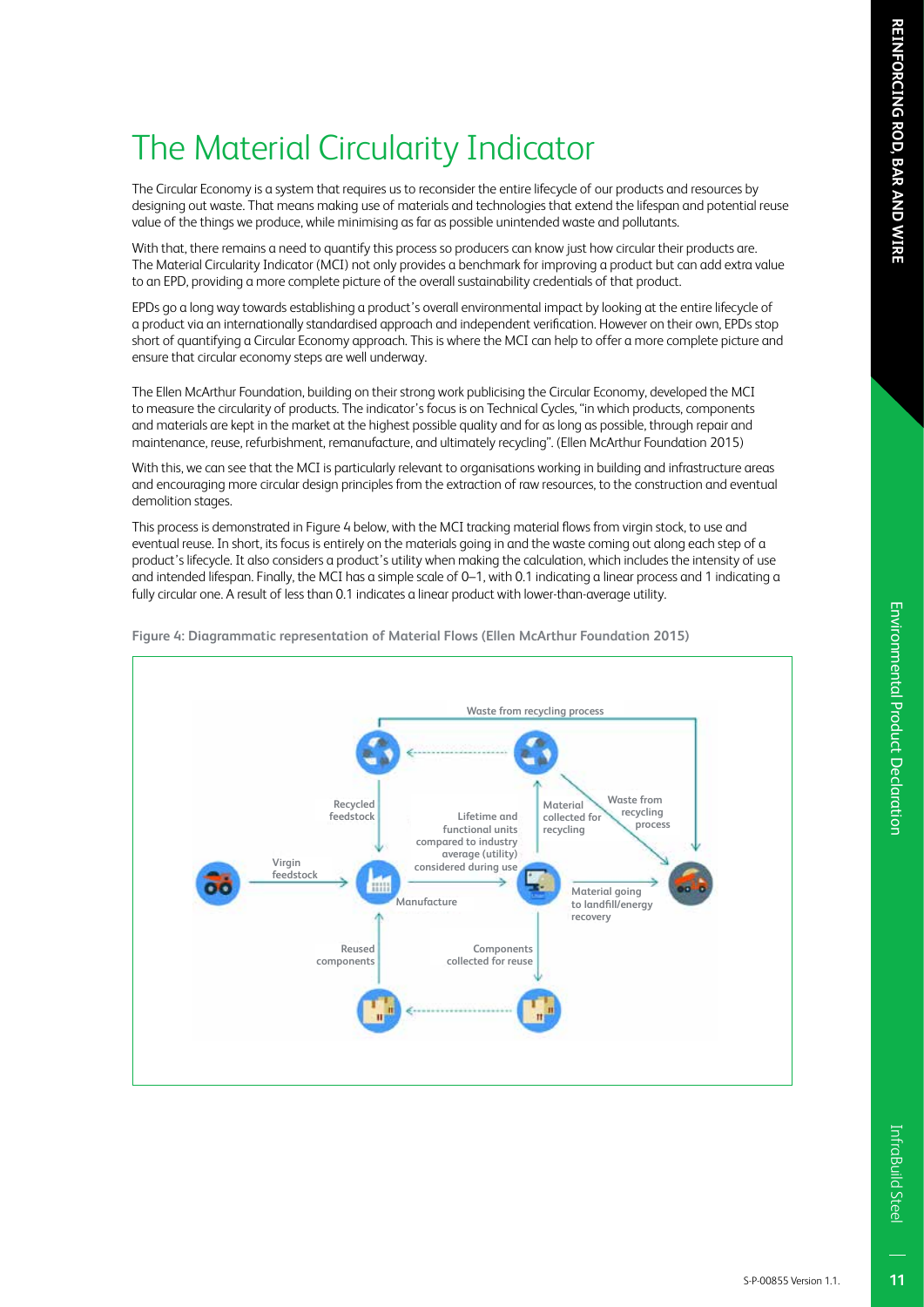### What this looks like in practice

As part of the development of this EPD, thinkstep-anz were commissioned to develop an MCI for the products in this EPD.

For the Reinforcing Bar products (page 16), their MCI score of 0.698 shows a good level of circularity, reflecting a high proportion of recycled steel input as well as their recyclability potential at end of life.

For the Reinforcing Rod and Wire products (page 19), their MCI score of 0.572 shows these products are moving towards greater circularity, reflecting their recycled steel content as well as their recyclability potential at end of life.

Increased use of the MCI as a metric for infrastructure projects will help the industry to improve resource efficiency across the whole life of a project. InfraBuild is playing its part by transparently providing MCI results in all EPDs.

In a broader sense, and in line with the objectives of the MCI according to the Ellen McArthur Foundation, this MCI provides InfraBuild with important information to add to its growing sustainability picture. Although this MCI only applies to one of many products, it is nonetheless vital information as production shifts from a linear model to a circular one.

# ISO 14001

ISO 14001 is the international standard that specifies requirements for an effective Environmental Management System (EMS) that help organisations administer and control a company's environmental impact and compliance with regulations.

Although it is a voluntary standard that organisations can certify to, the GBCA Green Star Design & As Built tool uses ISO 14001 as one criteria to define a 'Responsible Steel Maker'.

This requirement states: "The steel making facilities where the structural and/or reinforcing steel for the project is sourced have a currently valid and certified ISO 14001 Environmental Management System (EMS) in place. Valid ISO 14001 Environmental Management System (EMS) certificates must be provided from the steel making facilities where the structural and/or reinforcing steels in the project were produced."

InfraBuild has ISO 14001 EMS certification and the current certificate is available via the following link:

www.infrabuild.com/en-au/resource-centre/resources/iso14001-cem20182-environmental-management-system



**InfraBuild collects and processes scrap steel for use in the manufacture of new steel in its EAFs.**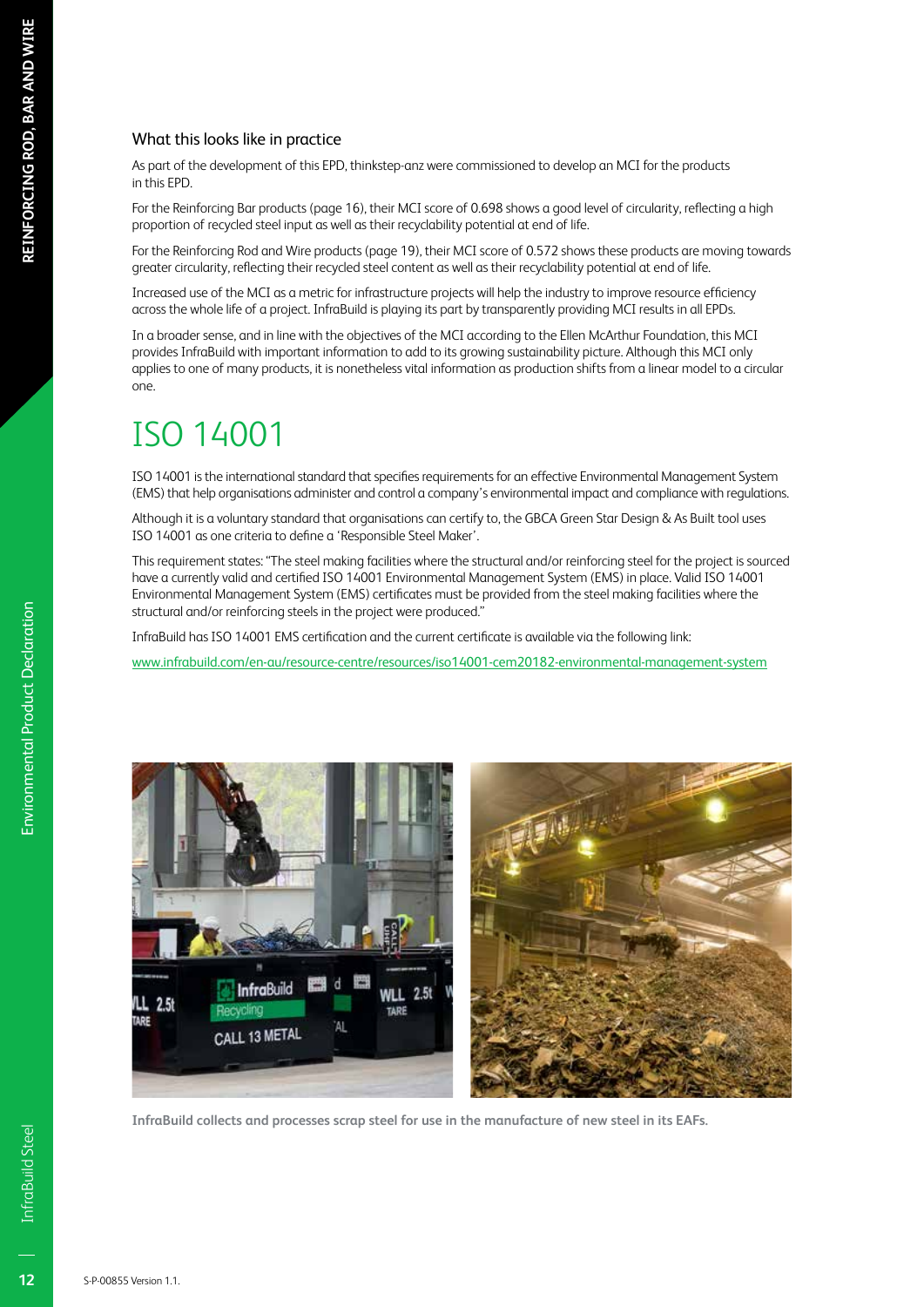### Declared Unit

This EPD is valid for a declared unit of one tonne (t) of product ready for dispatch to a customer.

### System boundaries

The system boundary of this EPD includes stages A1-A3, C3-C4 and D as shown in Table 1. This scope is referred to as 'cradle-to-gate with options'.

The production phase of this EPD includes mining of raw materials, transport to, between and within the different manufacturing sites, and manufacturing of semi-finished steel followed by rolling and forming into the final product at the exit gate.

When a structure reaches its end-of-life, the majority of the steel used in the structure is recovered and scrapped for recycling (C3). A recycling rate of 90% has been applied for this EPD (National Waste Report 2018). The remaining 10% is assumed to be landfilled (C4).

Module D considers the environmental impact and benefit of steel recycling in its second life cycle.

Information contained in this EPD excludes the use phase environmental impacts of the product, which are considered to be too variable to provide meaningful representation.

|                     | <b>Product stage</b>       |                |                                                                                                                               | Construction<br>process stage |            | End-of-life stage<br>Use stage |                |             | <b>Benefits and</b><br>loads beyond the<br>system boundary |                        |                       |                             |                               |                  |          |                                              |
|---------------------|----------------------------|----------------|-------------------------------------------------------------------------------------------------------------------------------|-------------------------------|------------|--------------------------------|----------------|-------------|------------------------------------------------------------|------------------------|-----------------------|-----------------------------|-------------------------------|------------------|----------|----------------------------------------------|
| Raw material supply | Transport of raw materials | Manufacturing  | Transport to customer                                                                                                         | Construction / Installation   | <b>Jse</b> | Maintenance                    | Repair         | Replacement | Refurbishment                                              | Operational energy use | Operational water use | Deconstruction / demolition | Transport to waste processing | Waste processing | Disposal | Recyding-<br>potential<br>Recovery<br>Reuse- |
| A <sub>1</sub>      | A2                         | A <sub>3</sub> | A4                                                                                                                            | A <sub>5</sub>                | <b>B1</b>  | B <sub>2</sub>                 | B <sub>3</sub> | <b>B4</b>   | <b>B5</b>                                                  | <b>B6</b>              | <b>B7</b>             | C <sub>1</sub>              | C <sub>2</sub>                | C <sub>3</sub>   | C4       | D                                            |
| X                   | X                          | $\mathsf{x}$   | <b>MND</b>                                                                                                                    | <b>MND</b>                    | <b>MND</b> | <b>MND</b>                     | <b>MND</b>     | <b>MND</b>  | <b>MND</b>                                                 | <b>MND</b>             | <b>MND</b>            | <b>MND</b>                  | <b>MND</b>                    | X                | X        | X                                            |
|                     |                            |                | X = included in the EPD; MND = module not declared (such a declaration shall not be regarded as an indicator result of zero). |                               |            |                                |                |             |                                                            |                        |                       |                             |                               |                  |          |                                              |

**Table 1: Modules included in the scope of the EPD**

### Life cycle inventory (LCI) data

The Life Cycle Inventory data used in this EPD has been collected and applied according to EN 15804:2012+A1:2013, ISO 14025 and PCR 2012:01 Construction Products and Construction Services v2.31 (2019-12-20) of the International EPD® System.

 $1<sub>3</sub>$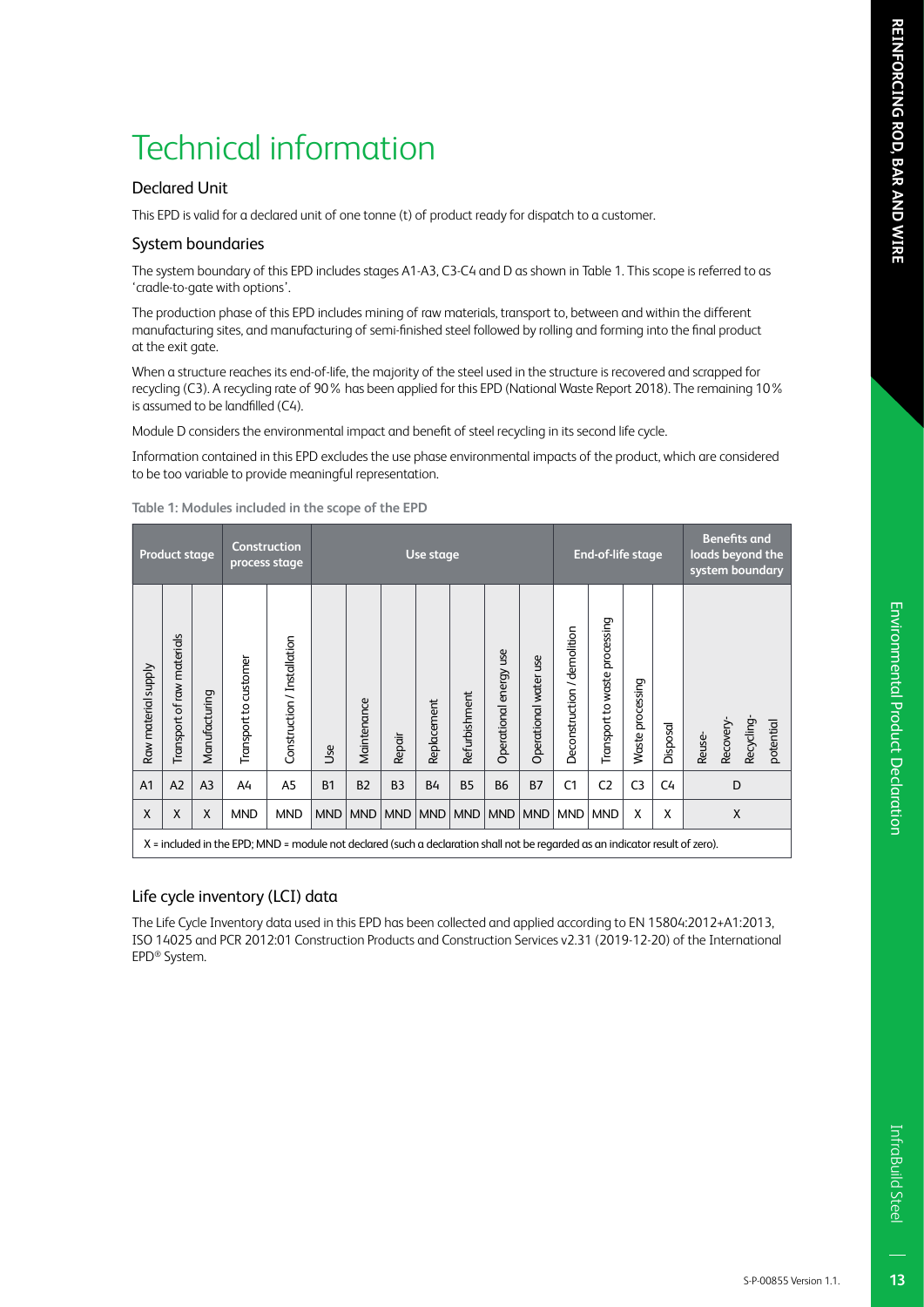

# Key assumptions

### Data for core processes:

Primary (specific) data was collected for all inputs and outputs from InfraBuild sites in the production stage (A1– A3). Direct emissions measured based on the Australian National Pollutant Inventory (NPI) scheme were provided by InfraBuild for all steel manufacturing sites. Specific information on waste water composition and discharges were provided by InfraBuild for processes likely to contaminate the water and therefore require treatment.

The original version of this EPD (2016) was based on an annual average for the time period July 2013 to June 2014. This EPD is based on an annual average for the time period July 2018 to June 2019, for all hotspots covering all inputs with a combined contribution of more than 95% of all main EN15804 impact categories.

### Data for upstream and downstream processes:

Secondary (generic) data was used for all raw materials, energy and transport processes, as allowed under the PCR (IEPDS 2019). All data is from the GaBi Life Cycle Inventory Database 2020 and is typically representative of the years 2016 to 2019, depending on the dataset (Sphera 2020). Australian data was used where possible. Where regional data was unavailable, average data or data from other regions was used.

### Data for credit and burden:

Our own processes for production of virgin steel and recycled steel have been used to calculate the credit or burden for the net recycling of scrap in Module D. This differs from the approach taken in 2014, which used global average data provided by worldsteel.

### Electricity mixes:

Electricity consumption was modelled using state-specific grid mixes. The background data for the electricity sources (such as coal, wind power, etc.) is based on background data from the GaBi Life Cycle Inventory Database 2020 (Sphera 2020). Electricity consumption accounts for a significant proportion of total energy sources for the EAF processes. The SA grid mix (Whyalla) is 42% natural gas, 33% wind, and 24% imported from VIC, with a carbon intensity of 792 g CO<sub>2</sub>e/kWh. The NSW grid mix (Sydney

EAF) is predominantly hard coal (77%) with, 3.3% natural gas, 4.1% hydro, 2.5% wind, 6.5% imported from VIC, and 5.6% imported from QLD, and has a carbon intensity of 1,020 g CO<sub>2</sub>e/kWh. The VIC grid mix (Laverton EAF) is predominantly lignite (80%) with 6.3% wind, 6.3% hydro, 3.2% natural gas, 2.4% imported from TAS, and 1.1% import from NSW, and has a carbon intensity of 1,320 g  $CO<sub>2</sub>e/kWh$ .

### Recycling:

When a structure reaches its end-of-life, the majority of the steel used in the structure is recovered. The recycling rate was based on a report on the waste industry prepared for the Australian Government, which indicates an average recycling rate of 90% for metals in Australia. (National Waste Report 2018). The remaining 10% is assumed to be lost to landfill (C4).

### Allocation:

Where required, co-product allocation using the most relevant physical quantity (mass, volume or energy) was applied for core processes. Economic allocation was applied, using annual average prices for the time period July 2018 to June 2019, where the differences in the price of the co-products was large (>25%), including lead waste, zinc dross, and mill scale.

Secondary material inputs (e.g. steel scrap and tyres) reach end-of-waste state at the entry gate to a recycling facility. The recycling process is included within the system boundary, but the inputs are treated as burden free.

No allocation is applied to EAF and BOS slag produced by the steel works, which are managed on site to reach endof-waste state and either used in site construction works or given away at no cost to a third party.. Allocation rules for secondary data (upstream/downstream processes) are documented on the GaBi website

(Sphera 2020). Recycling allocation follows the polluter pays principle in line with EN 15804 and the PCR.

### Cut off criteria:

Environmental impacts relating to personnel, infrastructure, and production equipment not directly consumed in the process are excluded from the system boundary as per the PCR (IEPDS 2019). The only inputs knowingly excluded from the inventory are packaging materials for minor inputs such as alloys, greases, etc., which are used in very small quantities.

Environmental Product Declaration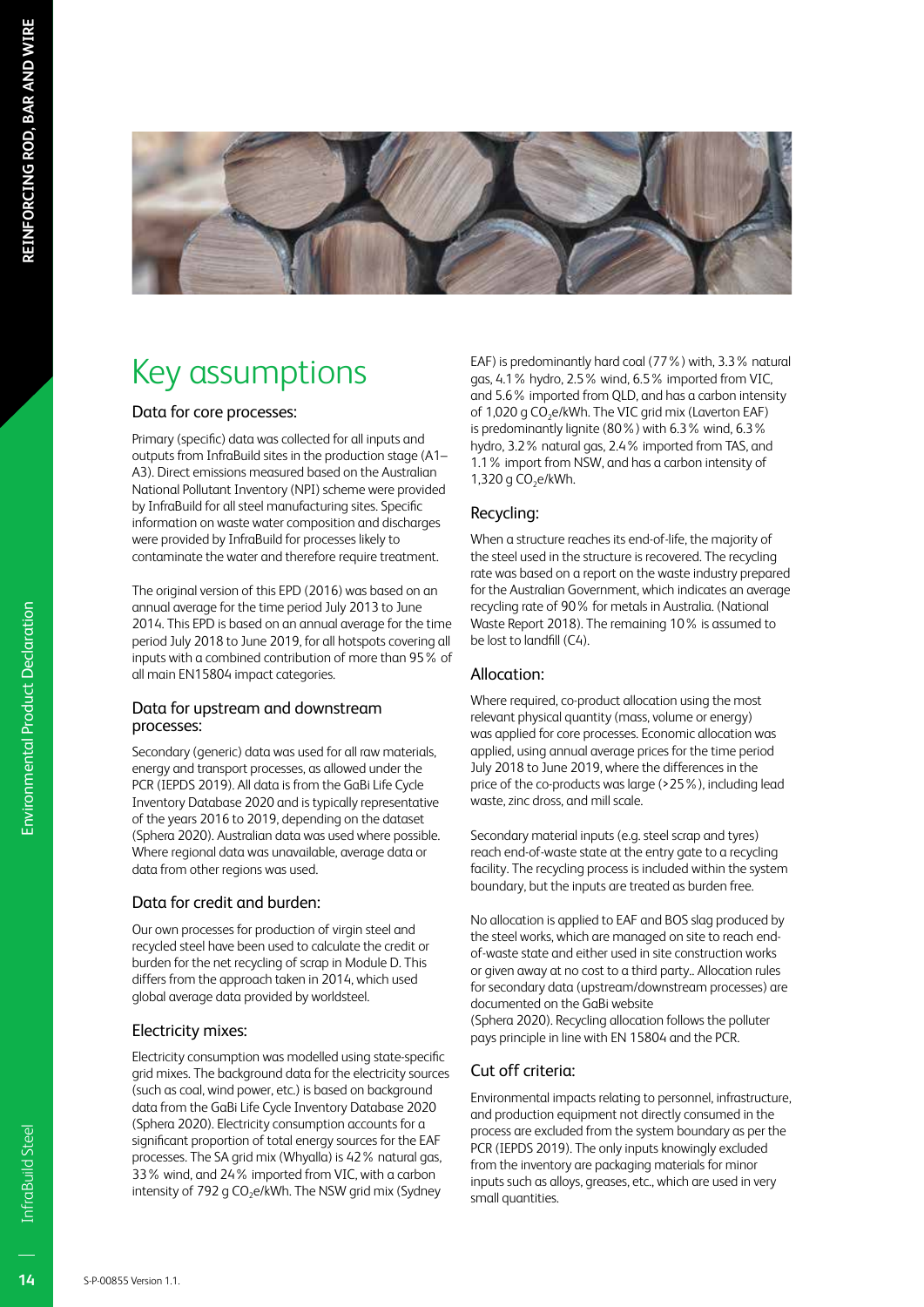# Environmental Product Declaration

# Environmental impact indicators

EN 15804 and PCR 2012:01 v2.31 require the environmental indicators below, calculated based on CML characterisation factors (as updated in 2012).

| <b>Impact category</b><br>[Abbreviation]               | <b>Unit</b>                   | <b>Description</b>                                                                                                                                                                                                                                         |
|--------------------------------------------------------|-------------------------------|------------------------------------------------------------------------------------------------------------------------------------------------------------------------------------------------------------------------------------------------------------|
| Global warming<br>(climate change) potential<br>[GWP]  | kg CO <sub>2</sub> equivalent | Potential of greenhouse gases – such as carbon dioxide – to increase<br>absorption of heat reaching Earth's atmosphere, intensifying the<br>natural greenhouse effect.                                                                                     |
| Stratospheric ozone<br>depletion potential<br>[ODP]    | kg CFC 11 equivalent          | Potential of emissions that contribute to the reduction of the<br>stratospheric ozone layer.                                                                                                                                                               |
| Acidification potential<br>of land and water [AP]      | kg SO <sub>2</sub> equivalent | Potential of emissions to cause acidifying effects in the environment,<br>typically due to acid rain. Potential downstream effects include fish<br>mortality, forest decline and the deterioration of building materials.                                  |
| Eutrophication<br>potential [EP]                       | kg $POL3$ equivalent          | Potential of emissions – such as nitrogen and phosphorus – to<br>increase nutrient levels in both aquatic and terrestrial ecosystems,<br>which can cause undesirable shifts in species composition and<br>elevated biomass production (e.g. algal blooms). |
| Photochemical ozone<br>creation potential [POCP]       | kg $C_2H_2$ equivalent        | Potential of emissions to contribute to air pollution (ground-level<br>smog - mainly ozone), which can be harmful to human and ecosys-<br>tem health and can also damage crops.                                                                            |
| Depletion of abiotic<br>resources (elements)<br>[ADPE] | kg Sb equivalent              | Decrease of the availability of non-renewable material resources.                                                                                                                                                                                          |
| Depletion of abiotic<br>resources (fossil) [ADPF]      | MJ net calorific value        | Decrease of the availability of non-renewable fossil fuel resources.                                                                                                                                                                                       |

**Table 2: Environmental indicators based on CML characterisation factors**

The following impact categories have been added to comply with the 'Additional Life Cycle Impact Reporting' requirement listed in the 'Green Star – Design and As Built' (2014) rating tool from the Green Building Council of Australia.

**Table 3: Impact categories added to comply with the 'Additional Life Cycle Impact Reporting' requirement**

| <b>Impact category</b><br>[Abbreviation] | <b>Unit</b>             | <b>Description</b>                                                                                               | Methodology                                           |
|------------------------------------------|-------------------------|------------------------------------------------------------------------------------------------------------------|-------------------------------------------------------|
| Human toxicity, cancer<br>[HTPc]         | <b>CTU<sub>h</sub></b>  | Toxic effects of chemical<br>emissions on human health<br>due to cancer effects.                                 | USEtox (Rosenbaum et al. (2008))                      |
| Human toxicity, non-<br>cancer [HTPnc]   | <b>CTU<sub>h</sub></b>  | Toxic effects of chemical<br>emissions on human health<br>due to non-cancer effects.                             | USEtox (Rosenbaum et al. (2008))                      |
| Land use [LU]                            | kg C deficit            | Degradation of soil quality and<br>fertility using Soil Organic Carbon as<br>a proxy for Soil Organic Matter.    | SOM model (Milà i Canals,<br>Romanyà, & Cowell, 2006) |
| Resource depletion - water<br>[RDW]      | $m3 H3O$ equivalent     | Consumption of fresh water<br>related to local and global<br>water scarcity.                                     | Water Stress Indicator*<br>(Ridoutt & Pfister (2012)) |
| Ionising radiation [IR]                  | kBq U-235<br>equivalent | Radioactive substances released<br>to the environment that can be<br>damaging to human health and<br>ecosystems. | Human health impacts<br>(Frischknecht et al. (2000))  |
| Particulate matter [PM]                  | kg PM2.5 equivalent     | Contribution to air pollution which<br>can have respiratory effects.                                             | Riskpoll (Rabi and Spadaro (2004))                    |

*\*Using catchment specific characterisation factors from ALCAS http://auslci.com.au/Documents/WaterCatchmentswithnames.png.*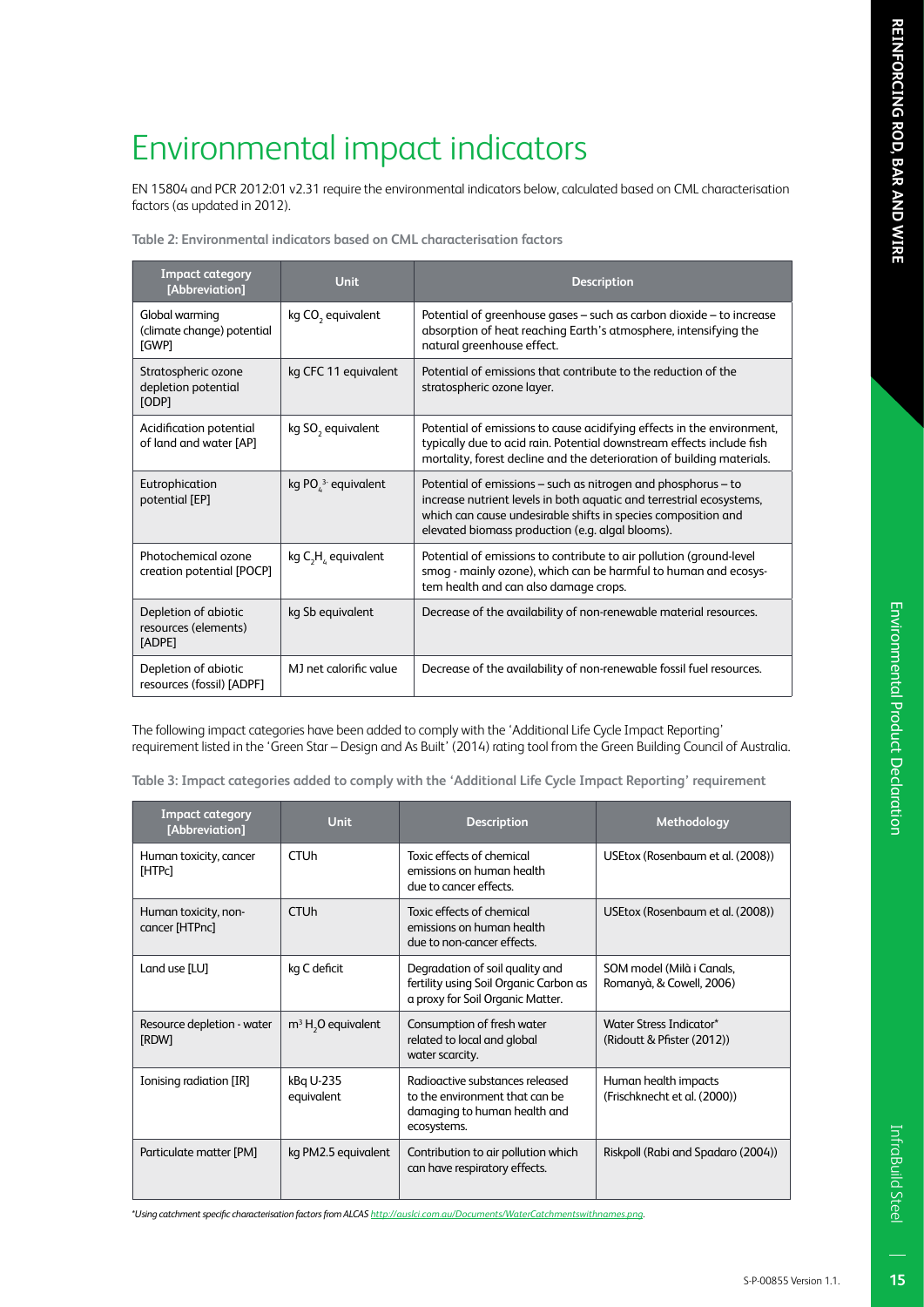# Reinforcing Bar

### Product description

Reinforcing bar is a hot rolled deformed bar of normal ductility grade 500 steel that meets AS/NZS 4671 *Steel reinforcing materials*. It is produced in both straight lengths and coils in sizes from 10mm to 40mm diameter. The required strength is achieved through either quenching and self-tempering, the addition of alloying elements, or mechanical stressing (continuous stretching).

| Product         | Size range (mm)         | <b>Section</b> |
|-----------------|-------------------------|----------------|
| Reinforcing Bar | 10 mm to 50 mm diameter |                |

### Changes in results from previous EPD

GWP and ADPF have increased slightly due to an increased proportion of production from Whyalla BOS. AP and EP have both decreased significantly due to improvements in EAF efficiency. POCP impacts have increased significantly due to increases in carbon monoxide, nitrogen oxides and sulphur dioxide emissions at Whyalla BOS. ADPE impacts have increased significantly due to increases in alloy quantities used at Whyalla BOS, partly due to changes in steel chemistry and partly due to improved data collection. ODP has decreased by three orders of magnitude, due to updates in the background data sets reflecting the phase out of ozone depleting substances.

## Results of assessment

### Environmental impact indicators

The following indicators describe potential environmental impacts for each product per declared unit.

**Table 4: Potential environmental impacts, 1 tonne of reinforcing bar**

| <b>Indicator</b>              | Production<br>$A1 - A3$ | <b>Waste processing</b><br>C <sub>3</sub> | <b>Disposal</b><br>$C_{\mathbf{4}}$ | <b>Recycling potential</b><br>D |
|-------------------------------|-------------------------|-------------------------------------------|-------------------------------------|---------------------------------|
| GWP [kg CO <sub>2</sub> -eq.] | 1.58E+03                | 2.60E+00                                  | $4.51E + 00$                        | $-6.40E + 01$                   |
| ODP [kg CFC11-eg.]            | 1.69E-12                | 1.51E-14                                  | 1.46E-14                            | $-1.49E-14$                     |
| AP [kg SO <sub>2</sub> -eg.]  | $4.73E + 00$            | 1.72E-02                                  | 1.27E-02                            | $-5.73E - 02$                   |
| EP [kg PO $^3$ -eq.]          | 5.08E-01                | $4.22E-03$                                | 1.35E-03                            | $-1.01E - 02$                   |
| POCP* [kg $C_2H_2$ -eq.]      | 9.24E-01                | 1.89E-03                                  | 1.18E-03                            | -7.59E-02                       |
| ADPE [kg Sb-eg.]              | $4.22E-04$              | 2.93E-06                                  | 3.39E-07                            | $-2.80E - 05$                   |
| ADPF [MJ]                     | 1.75E+04                | $4.92E + 01$                              | $6.85E + 01$                        | $-6.55E+02$                     |

*The results from the impact assessment are only relative statements which give no information about the endpoint of the impact categories, exceeding of threshold values, safety margins or risk.*

*\*POCP values are slightly reduced due to nitrogen monoxide (NO) having a negative characterisation factor in the CML-IA methodology (Guinée et. al., 2002) implemented within EN 15804:2012+A1:2013. It should not be interpreted as NO reducing summer smog. This dampening effect present because the GaBi Databases used in this project (Sphera, 2020) split NOx emissions into NO and NO2 for both mobile and stationary fuel combustion. POCP would be slightly higher if these emissions were instead grouped together as NOx. Extra care should be taken when comparing POCP values between EPDs.*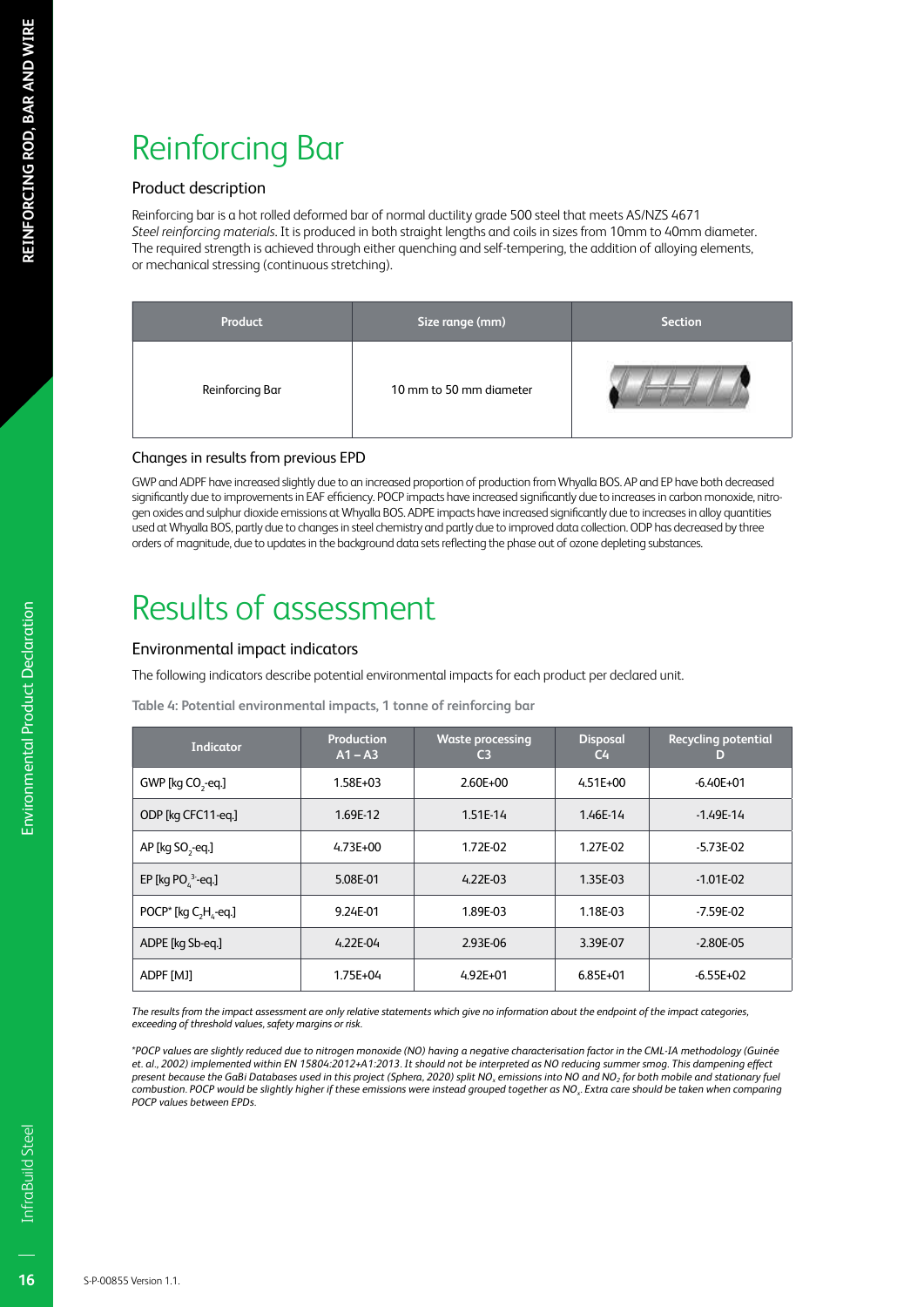$17$ 

### Resource indicators

The following indicators describe the use of renewable and non-renewable material resources, renewable and non-renewable primary energy and water.

| <b>Indicator</b>      | <b>Production</b><br>$A1 - A3$ | <b>Waste processing</b><br>C <sub>3</sub> | <b>Disposal</b><br>C <sub>4</sub> | <b>Recycling potential</b><br>D |
|-----------------------|--------------------------------|-------------------------------------------|-----------------------------------|---------------------------------|
| PERE [MJ]             | $9.46E + 02$                   | $4.22E + 00$                              | $4.94E + 00$                      | $-2.15E+01$                     |
| PERM [MJ]             | $0.00E + 00$                   | $0.00E + 00$                              | $0.00E + 00$                      | $0.00E + 00$                    |
| PERT [MJ]             | $9.46E + 02$                   | $4.22E + 00$                              | $4.94E + 00$                      | $-2.15E+01$                     |
| PENRE [MJ]            | 1.76E+04                       | $5.02E + 01$                              | 7.06E+01                          | $-6.58E+02$                     |
| PENRM [MJ]            | $0.00E + 00$                   | $0.00E + 00$                              | $0.00E + 00$                      | $0.00E + 00$                    |
| PENRT [MJ]            | $1.76E + 04$                   | $5.02E + 01$                              | 7.06E+01                          | $-6.58E + 02$                   |
| SM [kq]               | $9.40E + 02$                   | $0.00E + 00$                              | $0.00E + 00$                      | <b>INA</b>                      |
| RSF [MJ]              | $0.00E + 00$                   | $0.00E + 00$                              | $0.00E + 00$                      | $0.00E + 00$                    |
| NRSF [MJ]             | $6.25E + 01$                   | $0.00E + 00$                              | $0.00E + 00$                      | 2.26E+00                        |
| $FW \,[\mathrm{m}^3]$ | $6.61E + 00$                   | 1.31E-02                                  | 9.43E-04                          | $-7.40E-02$                     |

### Wastes and other outputs

**Table 6: Waste categories, 1 tonne of reinforcing bar**

| <b>Indicator</b> | <b>Production</b><br>$A1 - A3$ | <b>Waste processing</b><br>C <sub>3</sub> | <b>Disposal</b><br>$C_{\mathbf{4}}$ | <b>Recycling potential</b><br>D |
|------------------|--------------------------------|-------------------------------------------|-------------------------------------|---------------------------------|
| HWD [kq]         | 4.35E-06                       | 1.06E-06                                  | 3.20E-07                            | $-1.33E-07$                     |
| NHWD [kq]        | $3.58E + 02$                   | 1.51E-02                                  | $1.00E + 02$                        | $-9.41E+00$                     |
| RWD [kq]         | 3.28E-02                       | 4.03E-04                                  | 8.36E-04                            | $-1.05E-03$                     |
| CRU [kg]         | $0.00E + 00$                   | $0.00E + 00$                              | $0.00E + 00$                        | $0.00E + 00$                    |
| MFR [kq]         | 9.99E+01                       | $9.00E + 02$                              | $0.00E + 00$                        | <b>INA</b>                      |
| MER [kq]         | 2.87E-01                       | $0.00E + 00$                              | $0.00E + 00$                        | $-1.47E-02$                     |
| EEE [MJ]         | $0.00E + 00$                   | $0.00E + 00$                              | $0.00E + 00$                        | $0.00E + 00$                    |
| EET [MJ]         | $0.00E + 00$                   | $0.00E + 00$                              | $0.00E + 00$                        | $0.00E + 00$                    |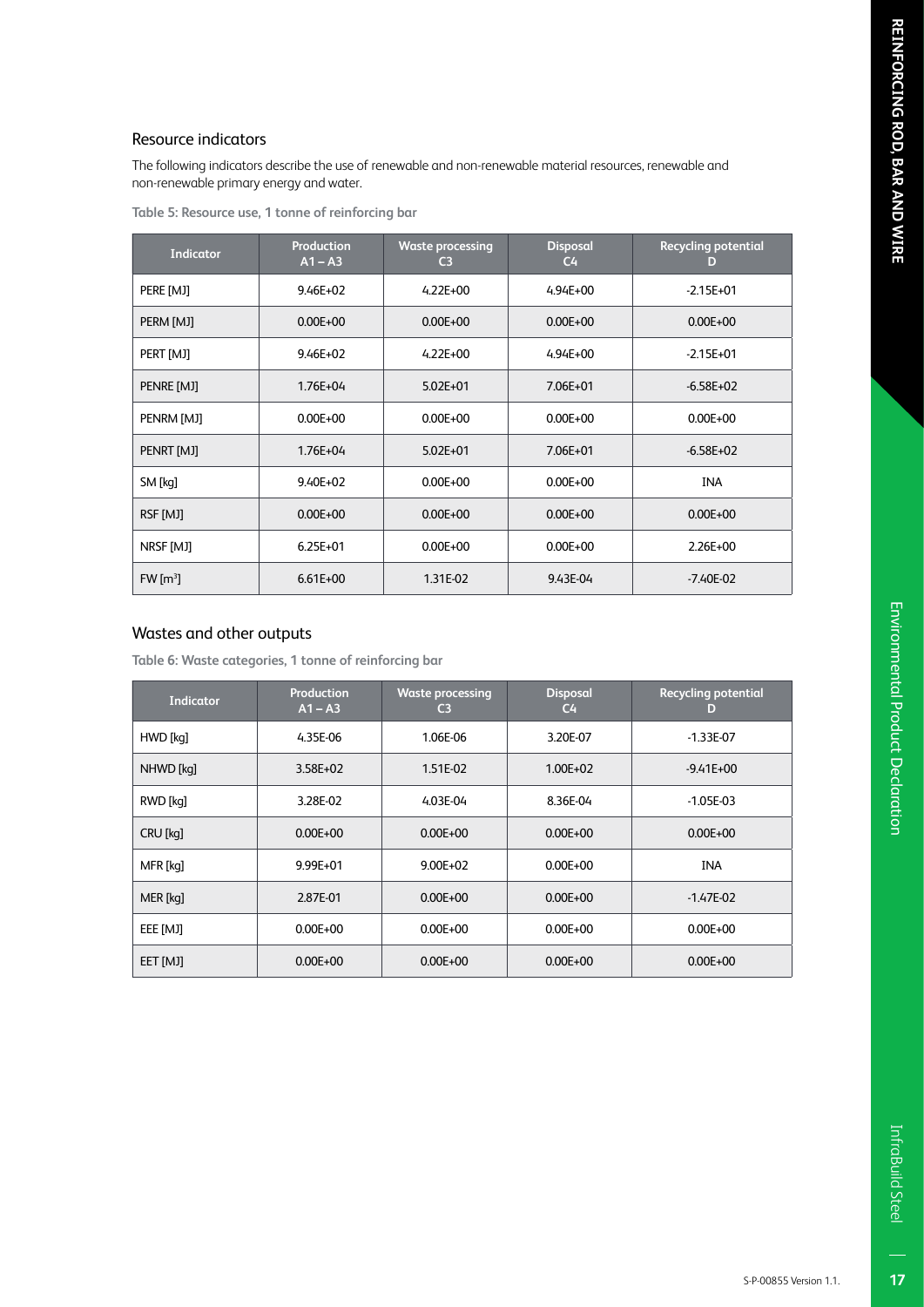### Green Star

**Table 7: Additional impact categories, 1 tonne of reinforcing bar**

| <b>Indicator</b>              | Production<br>$A1 - A3$ | <b>Waste processing</b><br>C <sub>3</sub> | <b>Disposal</b><br>$C_{\mathbf{4}}$ | <b>Recycling potential</b><br>D |
|-------------------------------|-------------------------|-------------------------------------------|-------------------------------------|---------------------------------|
| HTPc [CTUh]                   | 4.64E-08                | 1.23E-10                                  | 2.11E-10                            | $-1.48E-09$                     |
| HTPnc [CTUh]                  | 8.05E-09                | 5.72E-12                                  | 5.71E-12                            | 1.50E-10                        |
| LU [kg C deficit]             | $1.90E + 02$            | 8.86E-01                                  | 4.70E-01                            | $1.09E + 00$                    |
| RDW $[m^3 H, O \text{-} eq.]$ | $3.28E + 00$            | 6.44E-03                                  | 6.27E-04                            | $-4.87E - 02$                   |
| IR [kBq U235-eq.]             | 3.38E+00                | 3.64E-02                                  | 1.19E-01                            | $-1.46E - 01$                   |
| PM [kg PM2.5-eg.]             | 6.86E-01                | 2.46E-03                                  | 9.02E-04                            | $-3.79E - 02$                   |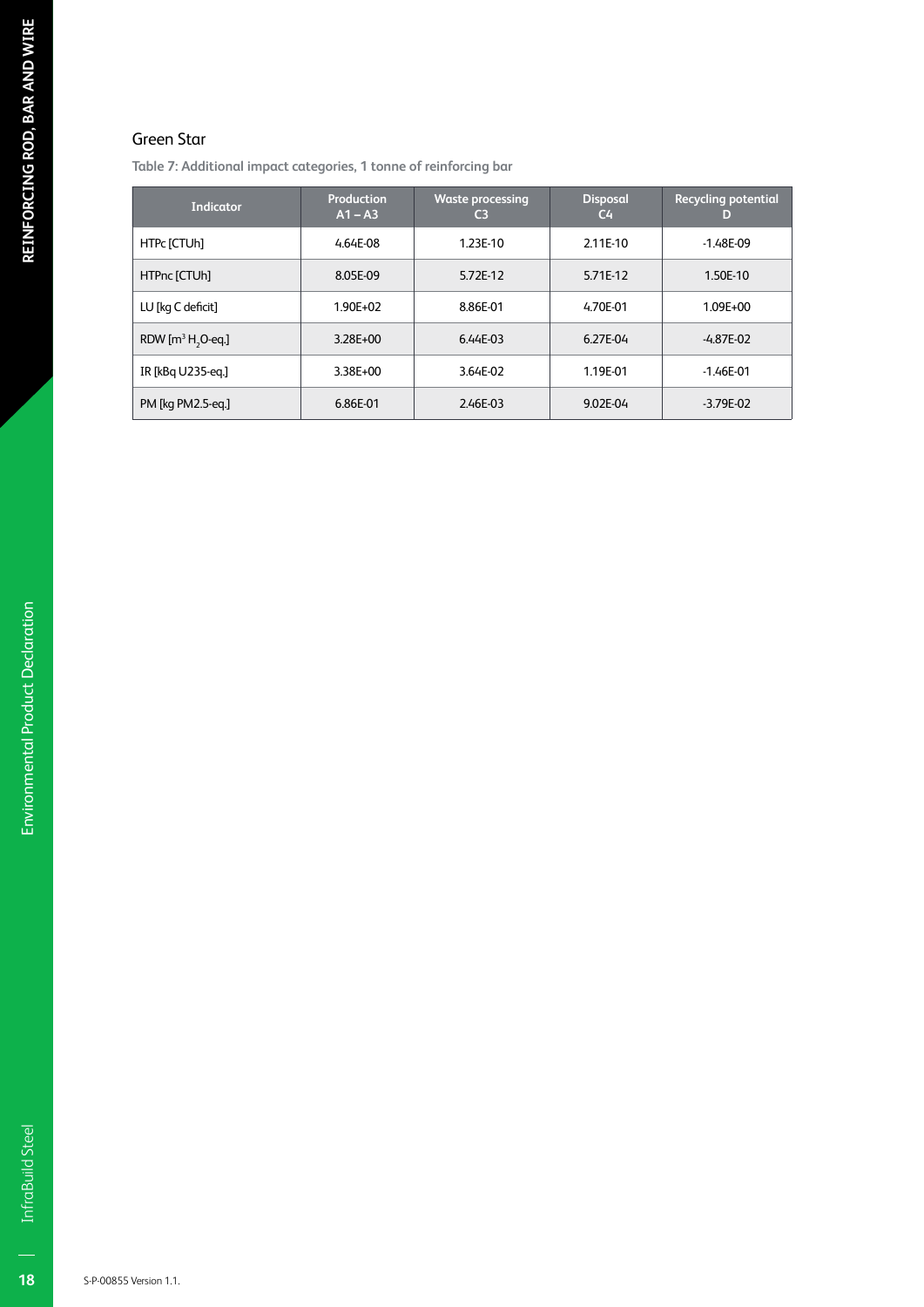### Product description

Steel rod is produced principally for the manufacture of reinforcing mesh. It is produced in coil in sizes from 5.5mm to 13.5mm diameter. It is manufactured to established internal standards so the final mesh product can conform to the relevant Australian Standard AS/NZS 4671.

Low ductility steel wire is used in reinforcing assemblies and is produced by cold rolling (ribbed wire) or cold drawing (round wire) in diameters from 4mm to 12mm.

| Product          | Size range (mm)          | <b>Section</b> |
|------------------|--------------------------|----------------|
| Reinforcing Rod  | 5.5mm to 13.5mm diameter |                |
| Reinforcing Wire | 4mm to 12mm diameter     |                |

### Changes in results from previous EPD

GWP, ADPF, AP, EP and ADPE have decreased significantly due to an increased proportion of production from EAF and EAF efficiency improvements. POCP impacts have increased slightly due to increases in carbon monoxide, nitrogen oxides and sulphur dioxide emissions at Whyalla BOS. ODP has decreased by three orders of magnitude, due to updates in the background data sets reflecting the phase out of ozone depleting substances.

## Results of assessment

### Environmental impact indicators

The following indicators describe potential environmental impacts for each product per declared unit.

**Table 8: Potential environmental impacts, 1 tonne of reinforcing rod and wire**

| Indicator                                                 | <b>Production</b><br>$A1 - A3$ | <b>Waste processing</b><br>C <sub>3</sub> | <b>Disposal</b><br>C <sub>4</sub> | <b>Recycling potential</b><br>D |
|-----------------------------------------------------------|--------------------------------|-------------------------------------------|-----------------------------------|---------------------------------|
| GWP [kg CO <sub>2</sub> -eq.]                             | 1.98E+03                       | $2.60E + 00$                              | $4.51E + 00$                      | $-5.53E+02$                     |
| ODP [kg CFC11-eg.]                                        | 1.79E-12                       | 1.51E-14                                  | 1.46E-14                          | $-1.29E-13$                     |
| AP [kg SO <sub>2</sub> -eg.]                              | 5.40E+00                       | 1.72E-02                                  | 1.27E-02                          | -4.95E-01                       |
| EP [kg PO $^3$ -eq.]                                      | 6.04E-01                       | $4.22E-03$                                | 1.35E-03                          | $-8.73E - 02$                   |
| POCP <sup>*</sup> [kg C <sub>2</sub> H <sub>z</sub> -eq.] | $1.48E + 00$                   | 1.89E-03                                  | 1.18E-03                          | $-6.57E-01$                     |
| ADPE [kg Sb-eg.]                                          | 6.21E-04                       | 2.93E-06                                  | 3.39E-07                          | $-2.43E - 04$                   |
| ADPF [MJ]                                                 | $2.18E + 04$                   | $4.92E + 01$                              | $6.85E + 01$                      | $-5.67E+03$                     |

*The results from the impact assessment are only relative statements which give no information about the endpoint of the impact categories, exceeding of threshold values, safety margins or risk.*

*\*POCP values are slightly reduced due to nitrogen monoxide (NO) having a negative characterisation factor in the CML-IA methodology (Guinée et. al., 2002) implemented within EN 15804:2012+A1:2013. It should not be interpreted as NO reducing summer smog. This dampening effect present because the GaBi Databases used in this project (Sphera, 2020) split NOx emissions into NO and NO2 for both mobile and stationary fuel combustion. POCP would be slightly higher if these emissions were instead grouped together as NOx. Extra care should be taken when comparing POCP values between EPDs.*

S-P-00855 Version 1.1.

19

InfraBuild Steel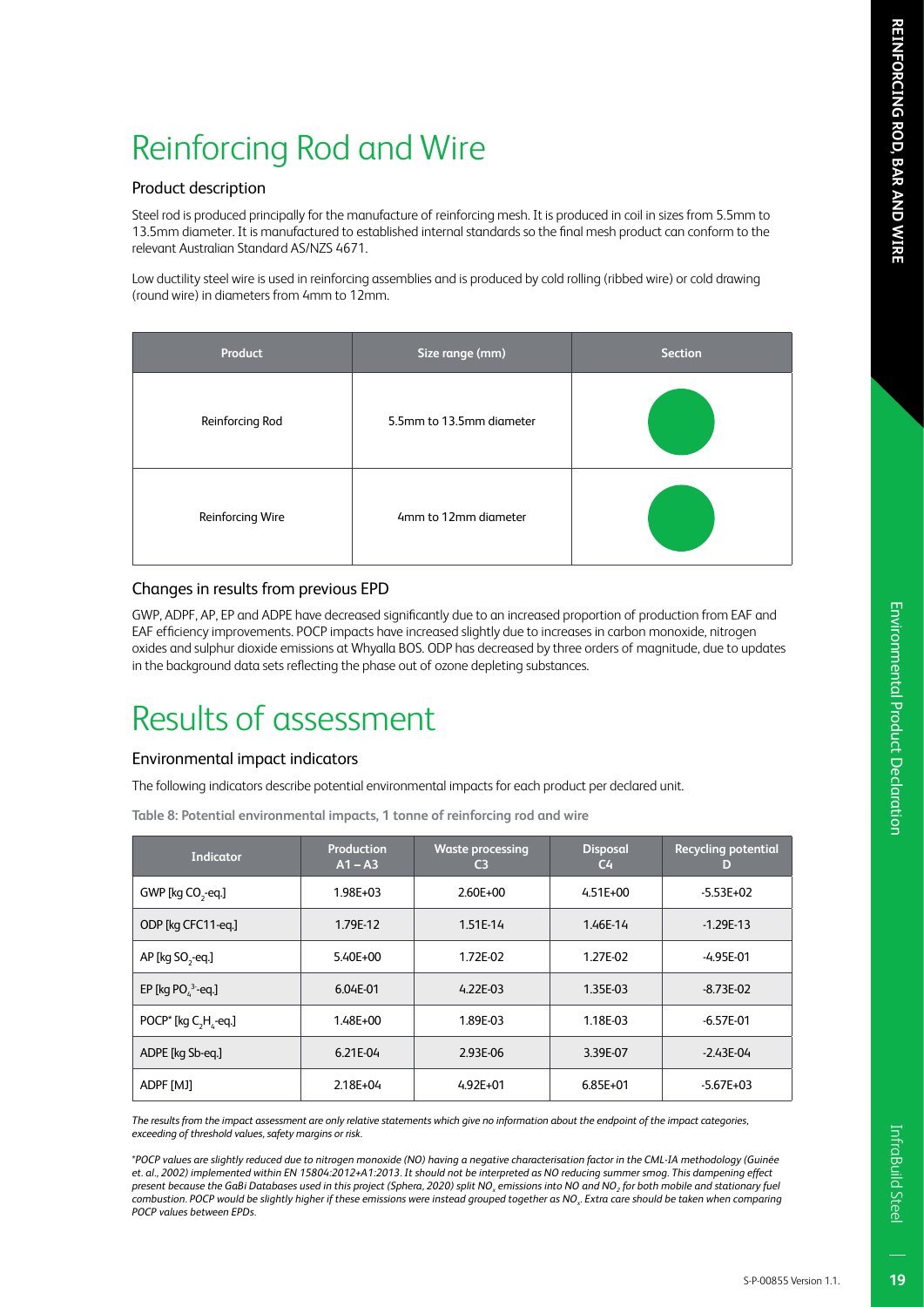### Resource indicators

The following indicators describe the use of renewable and non-renewable material resources, renewable and non-renewable primary energy and water.

**Table 9: Resource use, 1 tonne of reinforcing rod and wire**

| <b>Indicator</b>      | <b>Production</b><br>$A1 - A3$ | <b>Waste processing</b><br>C <sub>3</sub> | <b>Disposal</b><br>C <sub>4</sub> | <b>Recycling potential</b><br>D |
|-----------------------|--------------------------------|-------------------------------------------|-----------------------------------|---------------------------------|
| PERE [MJ]             | $1.12E + 03$                   | $4.22E + 00$                              | $4.94E + 00$                      | $-1.86E+02$                     |
| PERM [MJ]             | $0.00E + 00$                   | $0.00E + 00$                              | $0.00E + 00$                      | $0.00E + 00$                    |
| PERT [MJ]             | $1.12E + 03$                   | $4.22E + 00$                              | $4.94E + 00$                      | $-1.86E+02$                     |
| PENRE [MJ]            | $2.19E + 04$                   | $5.02E + 01$                              | 7.06E+01                          | $-5.69E + 03$                   |
| PENRM [MJ]            | $0.00E + 00$                   | $0.00E + 00$                              | $0.00E + 00$                      | $0.00E + 00$                    |
| PENRT [MJ]            | $2.19E + 04$                   | $5.02E + 01$                              | 7.06E+01                          | $-5.69E + 03$                   |
| SM [kq]               | $7.36E + 02$                   | $0.00E + 00$                              | $0.00E + 00$                      | <b>INA</b>                      |
| RSF [MJ]              | $0.00E + 00$                   | $0.00E + 00$                              | $0.00E + 00$                      | $0.00E + 00$                    |
| NRSF [MJ]             | $4.70E + 01$                   | $0.00E + 00$                              | $0.00E + 00$                      | 1.96E+01                        |
| $FW \,[\mathrm{m}^3]$ | 7.27E+00                       | 1.31E-02                                  | 9.43E-04                          | $-6.40E - 01$                   |

### Wastes and other outputs

**Table 10: Waste categories, 1 tonne of reinforcing rod and wire**

| Indicator | Production<br>$A1 - A3$ | <b>Waste processing</b><br>C3 | <b>Disposal</b><br>C <sub>4</sub> | <b>Recycling potential</b><br>D |
|-----------|-------------------------|-------------------------------|-----------------------------------|---------------------------------|
| HWD [kq]  | 5.29E-06                | 1.06E-06                      | 3.20E-07                          | $-1.15E-06$                     |
| NHWD [kq] | $4.48E + 02$            | 1.51E-02                      | $1.00E + 02$                      | $-8.14E + 01$                   |
| RWD [kq]  | 4.01E-02                | 4.03E-04                      | 8.36E-04                          | $-9.10E - 03$                   |
| CRU [kq]  | $0.00E + 00$            | $0.00E + 00$                  | $0.00E + 00$                      | $0.00E + 00$                    |
| MFR [kq]  | 7.20E+01                | $9.00E + 02$                  | $0.00E + 00$                      | <b>INA</b>                      |
| MER [kq]  | 5.12E-01                | $0.00E + 00$                  | $0.00E + 00$                      | $-1.27E - 01$                   |
| EEE [MJ]  | $0.00E + 00$            | $0.00E + 00$                  | $0.00E + 00$                      | $0.00E + 00$                    |
| EET [MJ]  | $0.00E + 00$            | $0.00E + 00$                  | $0.00E + 00$                      | $0.00E + 00$                    |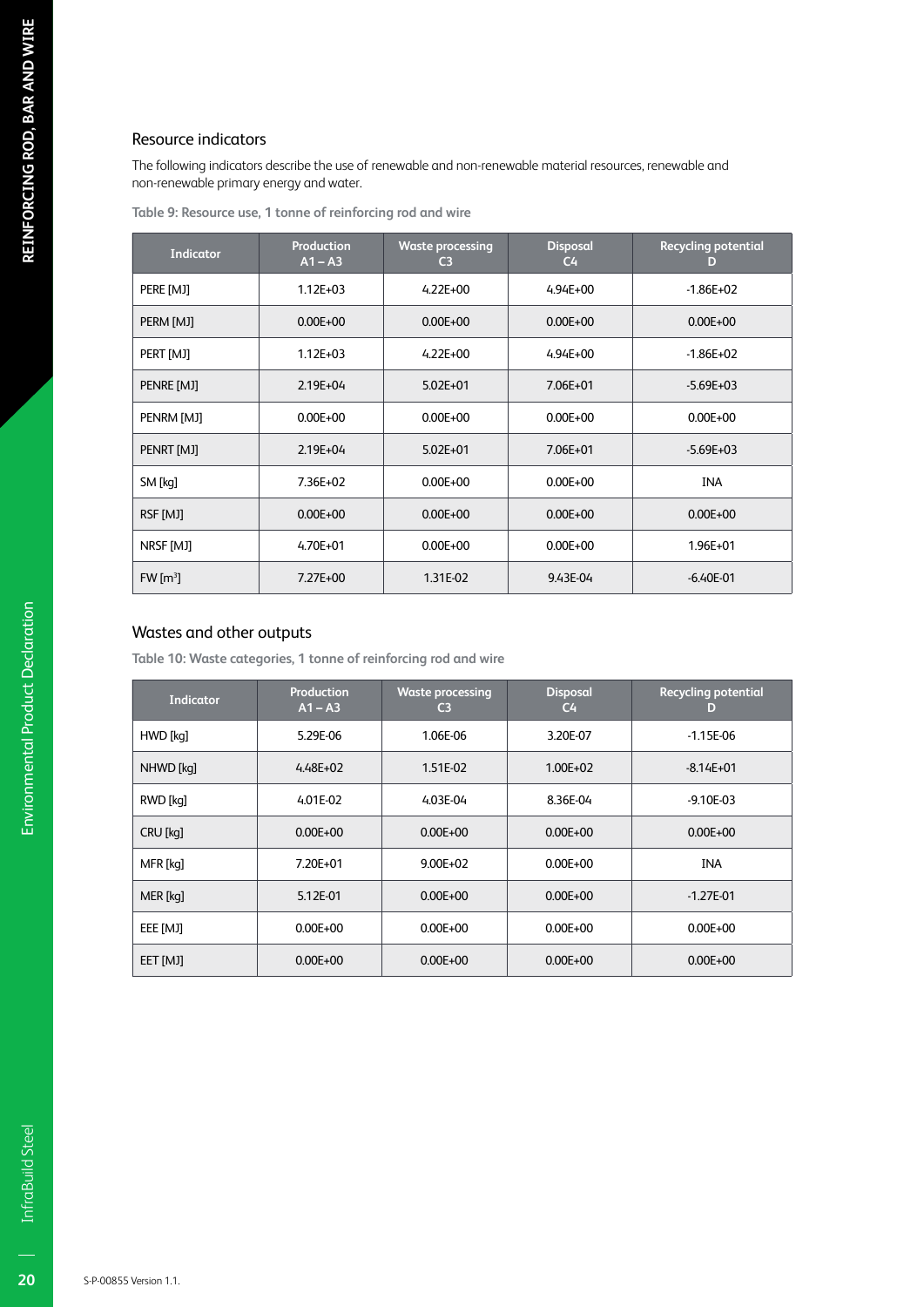$\overline{21}$ 

### Green Star

**Table 11: Additional impact categories, 1 tonne of reinforcing rod and wire**

| <b>Indicator</b>              | Production<br>$A1 - A3$ | <b>Waste processing</b><br>C <sub>3</sub> | <b>Disposal</b><br>$C_{\mathbf{4}}$ | <b>Recycling potential</b><br>D |
|-------------------------------|-------------------------|-------------------------------------------|-------------------------------------|---------------------------------|
| HTPc [CTUh]                   | 5.67E-08                | 1.23E-10                                  | 2.11E-10                            | $-1.28E - 08$                   |
| HTPnc [CTUh]                  | 6.81E-09                | 5.72E-12                                  | 5.71E-12                            | 1.30E-09                        |
| LU [kg C deficit]             | 2.30E+02                | 8.86E-01                                  | 4.70E-01                            | $9.42E + 00$                    |
| RDW $[m^3 H, O \text{-} eq.]$ | $3.32E + 00$            | 6.44E-03                                  | 6.27E-04                            | $-4.21E - 01$                   |
| IR [kBq U235-eq.]             | $4.43E + 00$            | 3.64E-02                                  | 1.19E-01                            | $-1.26E + 00$                   |
| PM [kg PM2.5-eg.]             | 9.87E-01                | 2.46E-03                                  | 9.02E-04                            | $-3.28E - 01$                   |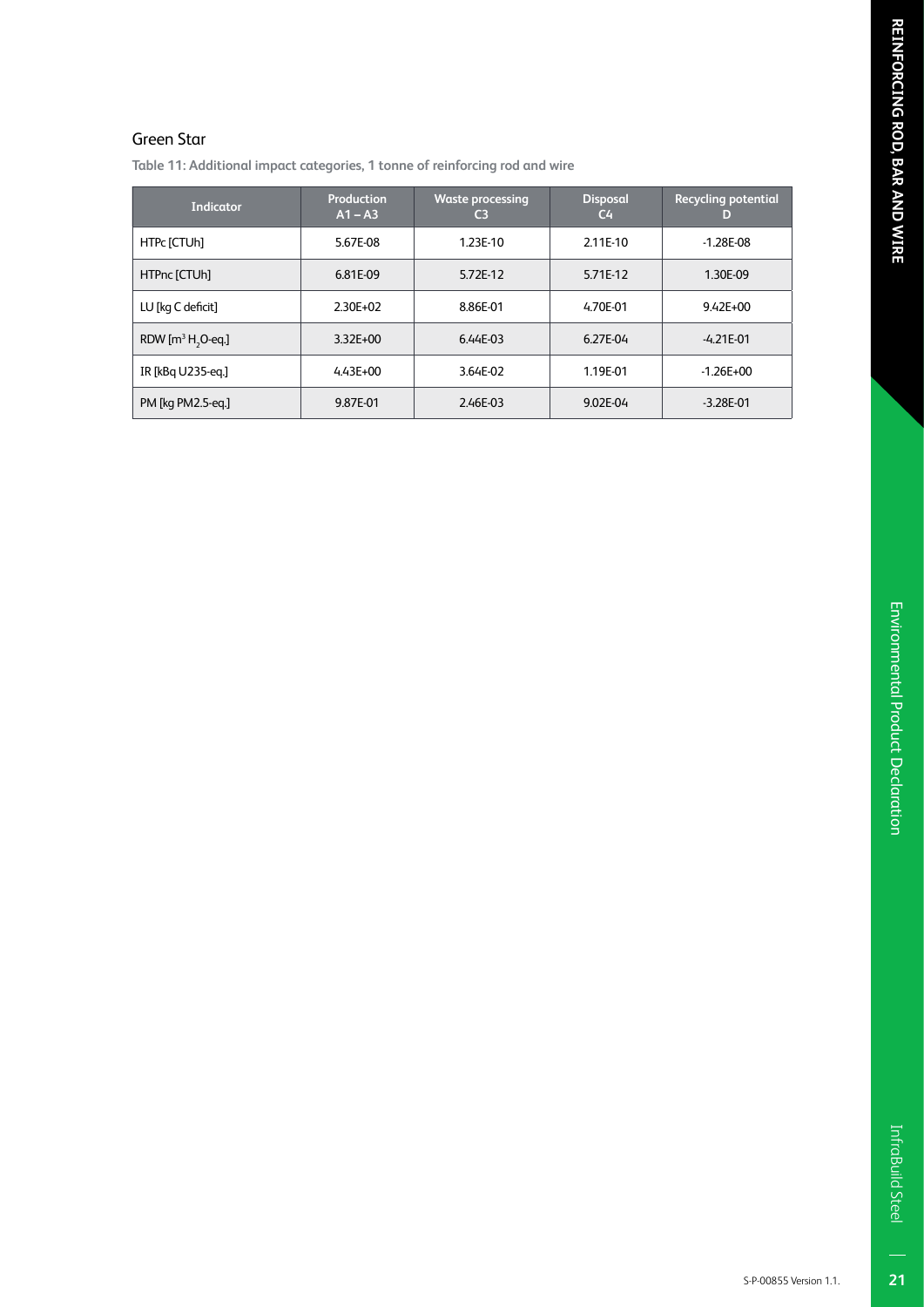# Acronyms

| ADPE         | Abiotic Depletion Potential For Non-Fossil Resources                                                                                  |
|--------------|---------------------------------------------------------------------------------------------------------------------------------------|
| <b>ADPF</b>  | Abiotic Depletion Potential For Fossil Resources                                                                                      |
| AP           | <b>Acidification Potential</b>                                                                                                        |
| AusLCI       | Australian Life Cycle Inventory Database                                                                                              |
| BF           | <b>Blast Furnace</b>                                                                                                                  |
| <b>BOS</b>   | <b>Basic Oxygen Steelmaking</b>                                                                                                       |
| <b>CML</b>   | Centre Of Environmental Science At Leiden                                                                                             |
| <b>CRU</b>   | Components For Reuse                                                                                                                  |
| <b>CTUh</b>  | Comparative Toxic Unit (human toxic potential)                                                                                        |
| EAF          | Electric Arc Furnace                                                                                                                  |
| EEE          | <b>Exported Electrical Energy</b>                                                                                                     |
| EET          | <b>Exported Thermal Energy</b>                                                                                                        |
| EP           | <b>Eutrophication Potential</b>                                                                                                       |
| <b>EPD</b>   | <b>Environmental Product Declaration</b>                                                                                              |
| <b>FW</b>    | Net Use Of Fresh Water                                                                                                                |
| Gabi         | Ganzheitliche Bilanzierung (German For Holistic Balancing)                                                                            |
| GWP          | <b>Global Warming Potential</b>                                                                                                       |
| <b>HTPc</b>  | Human Toxicity Potential, Cancer Effects                                                                                              |
| <b>HTPnc</b> | Human Toxicity Potential, Non-Cancer Effects                                                                                          |
| <b>HWD</b>   | Hazardous Waste Disposed                                                                                                              |
| <b>INA</b>   | Indicator Not Assessed. A result marked with 'INA' indicates this is unable to be assessed<br>using the worldsteel data set for scrap |
| IR           | <b>Ionising Radiation</b>                                                                                                             |
| <b>ISO</b>   | <b>International Organization For Standardization</b>                                                                                 |
| <b>LCA</b>   | Life Cycle Assessment                                                                                                                 |
| LCI          | Life Cycle Inventory                                                                                                                  |
| LU           | Land Use                                                                                                                              |
| MCI          | Material Circularity Indicator                                                                                                        |
| <b>MER</b>   | Materials For Energy Recovery                                                                                                         |
| <b>MFR</b>   | <b>Materials For Recycling</b>                                                                                                        |
| <b>NHWD</b>  | Non-Hazardous Waste Disposed                                                                                                          |
| <b>NPI</b>   | National Pollutant Inventory                                                                                                          |
| <b>NRSF</b>  | Use Of Non-Renewable Secondary Fuels                                                                                                  |
| ODP          | Ozone Depletion Potential                                                                                                             |
| PERE         | Use Of Renewable Primary Energy Excluding Renewable Primary Energy Resources Used As<br><b>Raw Materials</b>                          |
| PERM         | Use Of Renewable Primary Energy Resources Used As Raw Materials                                                                       |
| <b>PENRE</b> | Use Of Non-Renewable Primary Energy Excluding Non-Renewable Primary Energy<br><b>Resources Used As Raw Materials</b>                  |
| <b>PENRM</b> | Use Of Non-Renewable Primary Energy Resources Used As Raw Materials                                                                   |
| <b>PENRT</b> | Total Use Of Non-Renewable Primary Energy Resources                                                                                   |
| <b>PERT</b>  | Total Use Of Renewable Primary Energy Resources                                                                                       |
| PM           | <b>Particulate Matter</b>                                                                                                             |
| <b>POCP</b>  | Photochemical Ozone Creation Potential                                                                                                |
| <b>RDW</b>   | Resource Depletion - Water                                                                                                            |
| <b>RSF</b>   | Use Of Renewable Secondary Fuels                                                                                                      |
| <b>RWD</b>   | Radioactive Waste Disposed                                                                                                            |
| <b>SM</b>    | Use Of Secondary Material                                                                                                             |
| UN CPC       | United Nations Central Product Classification                                                                                         |

 $\overline{22}$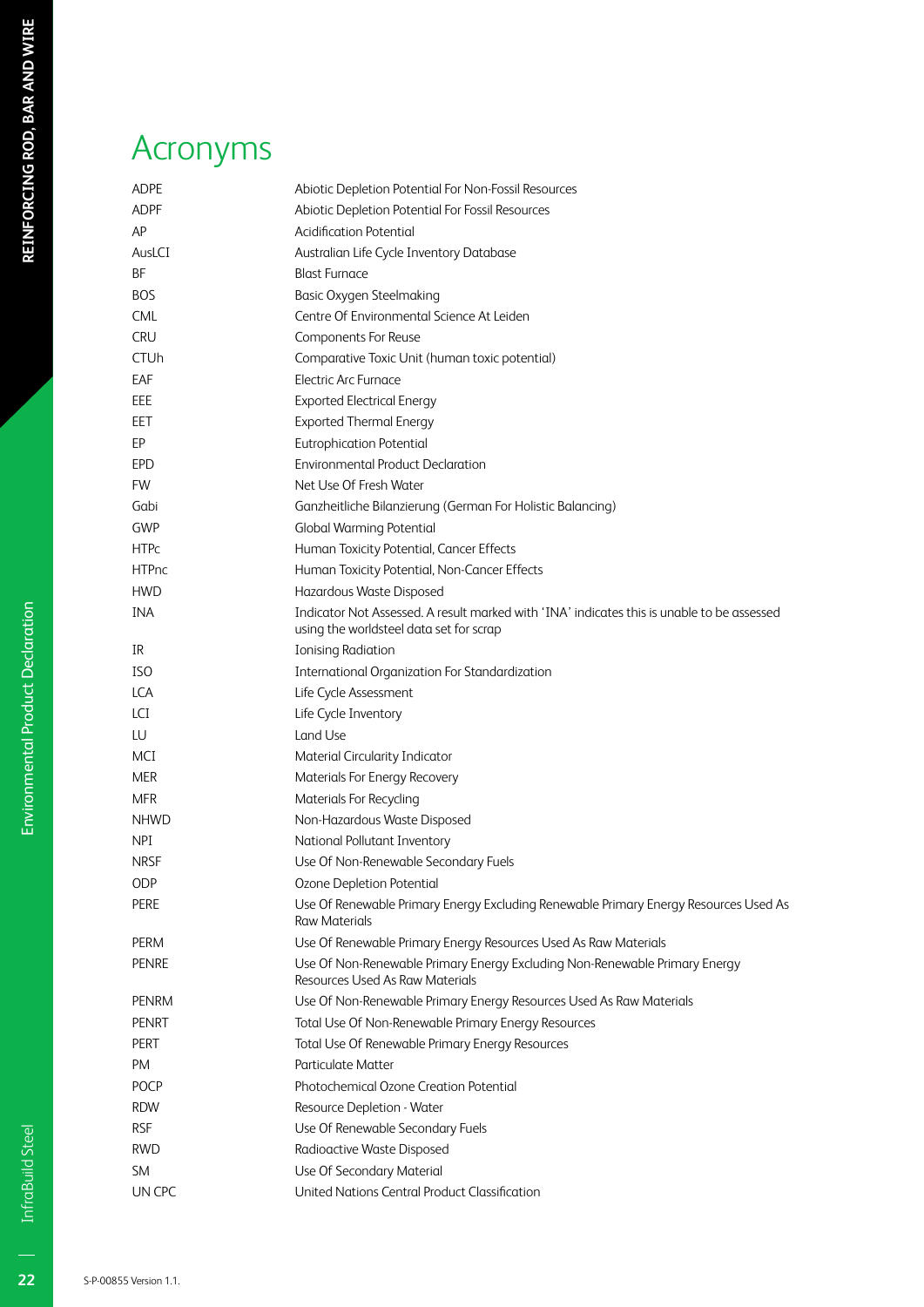- CEN. (2012). EN 15804:2012+A1:2013; Sustainability of construction works Environmental product declarations Core rules for the product category of construction products. Brussels: European Committee for Standardization.
- Ellen McArthur Foundation. (2015) Circularity Indicators: An approach to measuring circularity. Available: https://www.ellenmacarthurfoundation.org/assets/downloads/insight/Circularity-Indicators\_Project-Overview\_May2015.pdf
- EPD Australasia (2018). Instructions of the Australasian EPD Programme V3.0, 2018-09-18. Retrieved from https:// epd-australasia.com/wp-content/uploads/2018/09/Australasian-Annex-to-GPI\_3.0-2018.pdf
- Frischknecht, R., Braunschweig, A., Hofstetter, P., & Suter, P. (2000). Human health damages due to ionising radiation in life cycle impact assessment. Environmental Impact Assessment Review (20), 159-189.
- Grant, T., Renouf, M. A., Sevenster, M., Ridoutt, B., Ximenes, F., Logie, J., . . . Lane, J. (2016). Best Practice Guide to Life Cycle Impact Assessment in Australia. Australian Life Cycle Assessment Society. Retrieved from www.alcas.asn.au
- Greco, S.L., Wilson, A.M., Spengler J.D., and Levy J.I. (2007). Spatial patterns of mobile source particulate matter emissions-to-exposure relationships across the United States. Atmospheric Environment (41), page 1011-1025.
- Green Building Council of Australia (2019). Green Star Design & As Built v1.3 Submission Guidelines. Retrieved from https://new.gbca.org.au/rate/rating-system/design-and-built/.
- Guinée, J. B., Gorrée, M., Heijungs, R., Huppes, G., Kleijn, R., de Koning, A., . . . Huijbregts, M. (2002). Handbook on life cycle assessment. Operational guide to the ISO standards. Dordrecht: Kluwer.
- IEPDS. (2019). PCR 2012:01, Construction products and Construction services, Version 2.31, 2019-12-20. The Internatinal EPD® System. Retrieved from http://www.environdec.com/en/PCR/Detail/?Pcr=8098.
- ISO (2006). ISO 14025:2006; Environmental labels and declarations Type III environmental declarations Principles and procedures. Geneva: International Organization for Standardization.
- Milà i Canals, L., Romanyà, J., & Cowell, S. J. (2006). Method for assessing impacts on life support functions (LSF) related to the use of 'fertile land' in Life Cycle Assessment (LCA). Journal of Cleaner Production, 15, 1426-1440.
- Pickin, J., Randell, P., Trinh, J., & Grant, B. (2018). National Waste Report 2018. Australia: Department of the Environment and Energy.
- Rabi, A. and Spadaro, J.V. (2004). The RiskPoll software, version is 1.051 (dated August 2004). www.arirabl.com.
- Ridoutt, B. G., & Pfister, S. (2012). A new water footprint calculation method integrating consumptive and degradative water use into a single stand-alone weighted indicator; in Int J Life Cycle Assess (Received: 29 February 2012; Accepted: 8 June 2012 ed.). pringer-Verlag.
- Rosenbaum, R. K., Bachmann, T. M., Swirsky Gold, L., Huijbregts, M., Jolliet, O., Juraske, R., . . . Hauschild, M. Z. (2008). USEtox—the UNEP-SETAC toxicity model: recommended characterisation factors for human toxicity and freshwater ecotoxicity in life cycle impact assessment. Int J Life Cycle Assess, 13(7), 532–546.
- Sphera (2020); GaBi Databases 2020. http://www.gabi-software.com/support/gabi/gabi-database-2020-lcidocumentation/.
- Standards Australia (2007). AS 1442:2007, Carbon steels and carbon-manganese steels Hot rolled bars and semifinished products. SAI Global.
- Standards Australia (2019). AS/NZS 4671, Steel for the reinforcement of concrete. SAI Global.
- thinkstep-anz (2020); InfraBuild EPD Background Report v1.0. 24/08/2020.

InfraBuild Steel